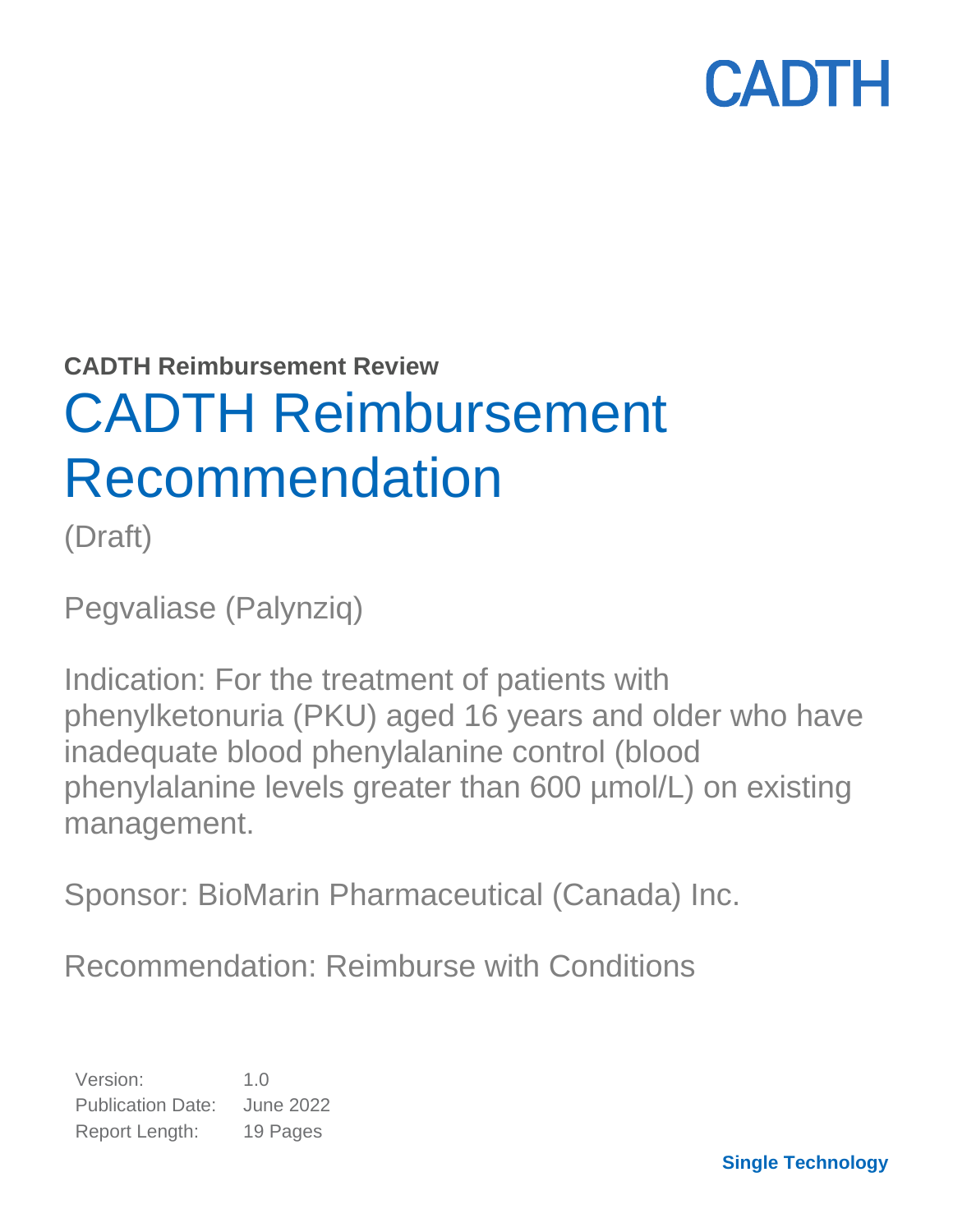**Disclaimer:** The information in this document is intended to help Canadian health care decision-makers, health care professionals, health systems leaders, and policymakers make well-informed decisions and thereby improve the quality of health care services. While patients and others may access this document, the document is made available for informational purposes only and no representations or warranties are made with respect to its fitness for any particular purpose. The information in this document should not be used as a substitute for professional medical advice or as a substitute for the application of clinical judgment in respect of the care of a particular patient or other professional judgment in any decision-making process. The Canadian Agency for Drugs and Technologies in Health (CADTH) does not endorse any information, drugs, therapies, treatments, products, processes, or services.

While care has been taken to ensure that the information prepared by CADTH in this document is accurate, complete, and up-to-date as at the applicable date the material was first published by CADTH, CADTH does not make any guarantees to that effect. CADTH does not guarantee and is not responsible for the quality, currency, propriety, accuracy, or reasonableness of any statements, information, or conclusions contained in any third-party materials used in preparing this document. The views and opinions of third parties published in this document do not necessarily state or reflect those of CADTH.

CADTH is not responsible for any errors, omissions, injury, loss, or damage arising from or relating to the use (or misuse) of any information, statements, or conclusions contained in or implied by the contents of this document or any of the source materials.

This document may contain links to third-party websites. CADTH does not have control over the content of such sites. Use of third-party sites is governed by the third-party website owners' own terms and conditions set out for such sites. CADTH does not make any guarantee with respect to any information contained on such third-party sites and CADTH is not responsible for any injury, loss, or damage suffered as a result of using such third-party sites. CADTH has no responsibility for the collection, use, and disclosure of personal information by third-party sites.

Subject to the aforementioned limitations, the views expressed herein are those of CADTH and do not necessarily represent the views of Canada's federal, provincial, or territorial governments or any third party supplier of information.

This document is prepared and intended for use in the context of the Canadian health care system. The use of this document outside of Canada is done so at the user's own risk.

This disclaimer and any questions or matters of any nature arising from or relating to the content or use (or misuse) of this document will be governed by and interpreted in accordance with the laws of the Province of Ontario and the laws of Canada applicable therein, and all proceedings shall be subject to the exclusive jurisdiction of the courts of the Province of Ontario, Canada.

The copyright and other intellectual property rights in this document are owned by CADTH and its licensors. These rights are protected by the Canadian *Copyright Act* and other national and international laws and agreements. Users are permitted to make copies of this document for non-commercial purposes only, provided it is not modified when reproduced and appropriate credit is given to CADTH and its licensors.

**Redactions:** Confidential information in this document may be redacted at the request of the sponsor in accordance with the *CADTH Drug Reimbursement Review Confidentiality Guidelines.*

**About CADTH:** CADTH is an independent, not-for-profit organization responsible for providing Canada's health care decision-makers with objective evidence to help make informed decisions about the optimal use of drugs, medical devices, diagnostics, and procedures in our health care system.

**Funding:** CADTH receives funding from Canada's federal, provincial, and territorial governments, with the exception of Quebec.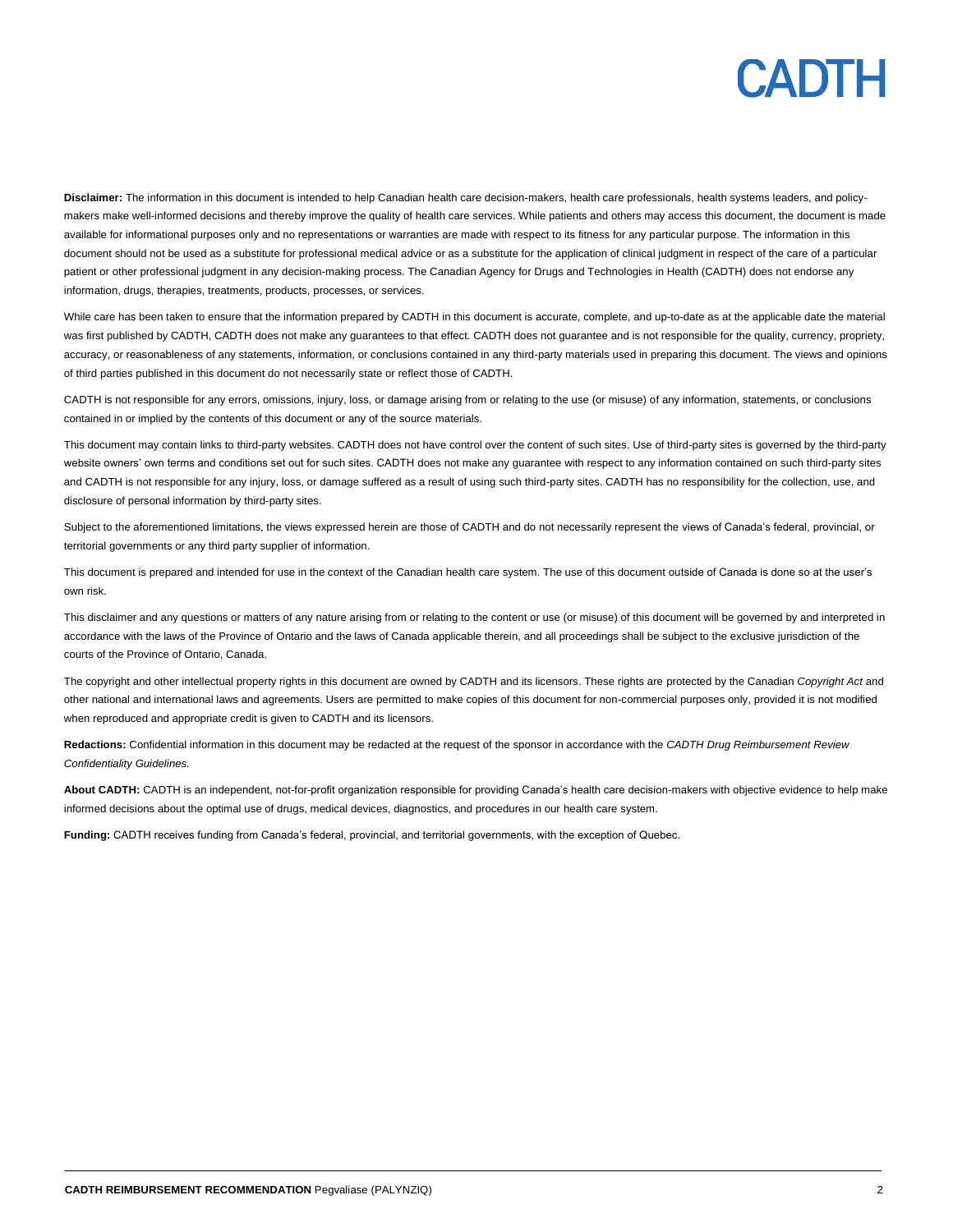## **Recommendation**

The CADTH Canadian Drug Expert Committee (CDEC) recommends that pegvaliase be reimbursed for the treatment of patients with phenylketonuria (PKU) aged 16 years and older who have inadequate blood phenylalanine control (blood phenylalanine levels greater than 600 µmol/L) despite dietary management only if the conditions listed in [Table 1](#page-3-0) are met.

## **Rationale for the Recommendation**

One double-blind, randomized discontinuation trial (PRISM-2 RDT; N = 95) comparing pegvaliase with matching placebo in patients with PKU aged 16-70 years demonstrated that treatment with either 20 mg/day or 40 mg/day of pegvaliase (pooled active group) resulted in statistically significant and clinically meaningful improvement in blood phenylalanine (Phe) concentration after 8 weeks. The least squares mean (LSM) change in blood Phe levels from the RDT entry to Week 8 was 26.5 μmol/L (95% CI -68.3 to 121.3) in the pooled active group, versus 949.8 μmol/L (95% CI 760.4 to 1139.1) in the 20 mg/day placebo group, and 664.8 μmol/L (95% CI 465.5 to 864.1) in the 40 mg/day placebo group. There were statistically significant differences in LSM change from baseline between the pooled active group and each of the 20 mg/day placebo (-923.25 µmol/L; 95% CI -1135.04 to -711.46; P<0.0001) and 40 mg/day placebo (-638.27 µmol/L; 95% CI -858.97 to -417.57; P<0.0001) groups.

CDEC acknowledged that there was a need for additional effective treatment options for patients with PKU. Patients identified an unmet need for treatments that allow them to eat normally, and improve mental health and quality of life outcomes. No differences in inattention or mood symptoms were observed between the pegvaliase and placebo groups in PRISM-2 RDT; however, CDEC agreed with the clinical experts consulted by CADTH that differences in neurocognitive and neuropsychiatric function were unlikely to be detectable over the 8 week period of PRISM-2 RDT, given the high variability in the symptoms of adult patients with established PKU. Other outcomes important to patients, including health-related quality of life (HRQoL) and protein tolerance were not assessed in the trial.

The cost-effectiveness of pegvaliase is highly uncertain due to an absence of robust comparative evidence and the inappropriateness of the model structure. As such, a base case cost-effectiveness estimate was unable to be determined in patients with PKU who are 16 years or older who have inadequate blood Phe control despite dietary management. The committee considered exploratory analyses conducted by CADTH which determined the ICER was likely closer to \$1,923,797 per QALY when compared to medical nutritional therapy (MNT) alone, therefore pegvaliase is not cost-effective at a \$50,000 per QALY willingness to pay (WTP) threshold. A price reduction of at least 99% would be required for pegvaliase to achieve an ICER of \$50,000 per QALY.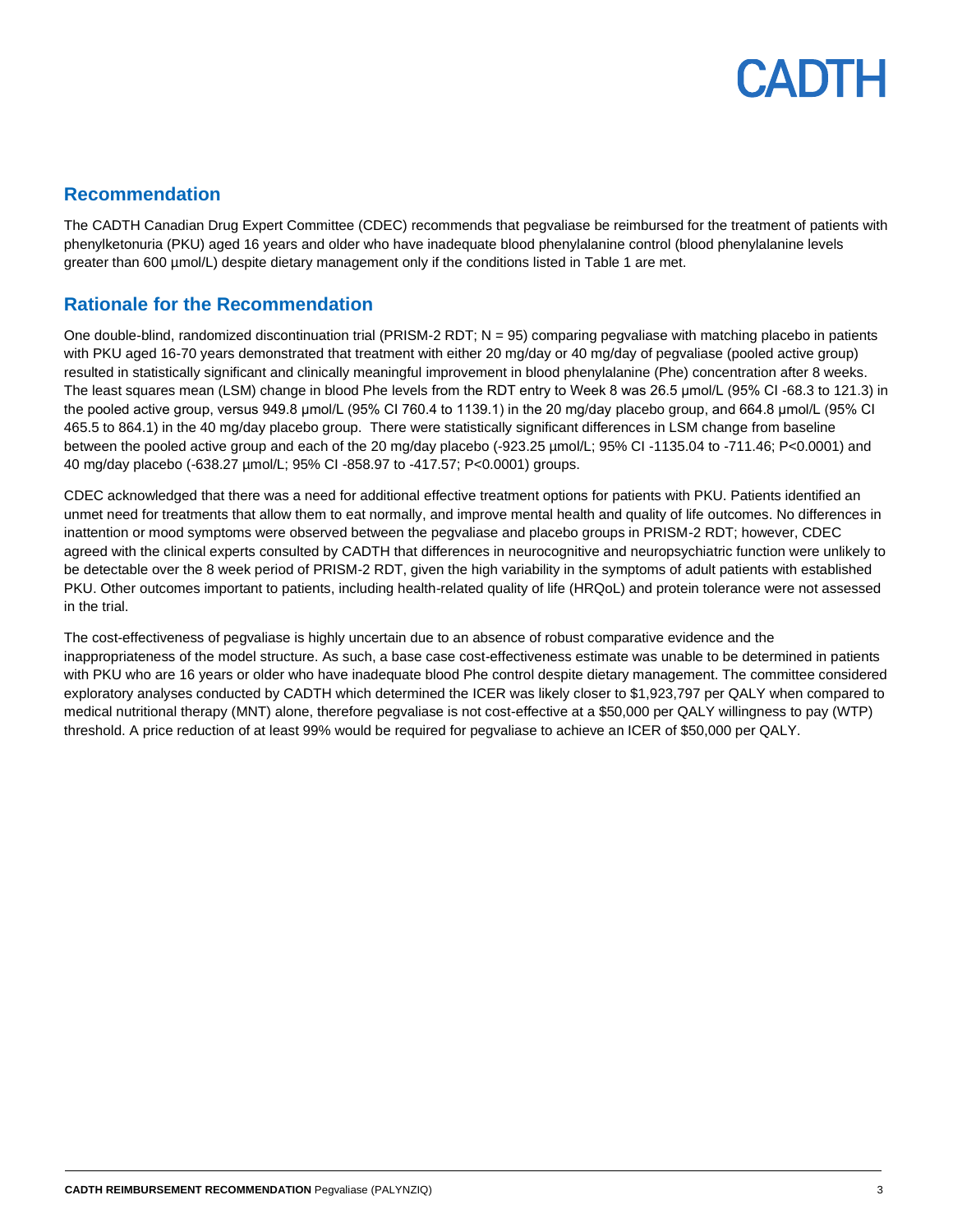|                        | <b>Reimbursement Condition</b>                                                                                                                                                                                                                                                                                                               | <b>Reason</b>                                                                                                                                                                                                                                                                                                                  | <b>Implementation Guidance</b>                                                                                                                                                                                                                                                                                                                                                                                                                                                                                                                                    |
|------------------------|----------------------------------------------------------------------------------------------------------------------------------------------------------------------------------------------------------------------------------------------------------------------------------------------------------------------------------------------|--------------------------------------------------------------------------------------------------------------------------------------------------------------------------------------------------------------------------------------------------------------------------------------------------------------------------------|-------------------------------------------------------------------------------------------------------------------------------------------------------------------------------------------------------------------------------------------------------------------------------------------------------------------------------------------------------------------------------------------------------------------------------------------------------------------------------------------------------------------------------------------------------------------|
| <b>Initiation</b>      |                                                                                                                                                                                                                                                                                                                                              |                                                                                                                                                                                                                                                                                                                                |                                                                                                                                                                                                                                                                                                                                                                                                                                                                                                                                                                   |
| 1.                     | Treatment with pegvaliase<br>should be initiated in patients<br>with PKU aged 16 years and<br>older.                                                                                                                                                                                                                                         | Evidence from PRISM-2 RDT<br>demonstrated that pegvaliase resulted in a<br>statistically significant improvement in<br>blood Phe concentration in patients aged<br>16 to 70 years. The CADTH review<br>identified no evidence to support the<br>efficacy and safety of pegvaliase in<br>patients younger than 16 years of age. |                                                                                                                                                                                                                                                                                                                                                                                                                                                                                                                                                                   |
|                        | <b>Renewal</b>                                                                                                                                                                                                                                                                                                                               |                                                                                                                                                                                                                                                                                                                                |                                                                                                                                                                                                                                                                                                                                                                                                                                                                                                                                                                   |
| 2.                     | Patients should be assessed for<br>treatment response using blood<br>Phe concentration 8 -16 weeks<br>after initiation of the treatment,<br>and annually thereafter.                                                                                                                                                                         | In the PRISM-2 RDT, the efficacy of<br>pegvaliase was measured 8 weeks after<br>the RDT entry.                                                                                                                                                                                                                                 | Clinical experts suggested that the patients<br>who undergo treatment with pegvaliase<br>should be reviewed annually (by reviewing<br>blood Phe levels obtained on a monthly<br>schedule and by an annual review of<br>protein tolerance); however, the evaluation<br>of treatment response should be performed<br>in a shorter interval after initiation of<br>treatment as patients will need to adjust<br>their diets based on Phe levels. Clinical<br>experts considered a 16-week period to be<br>sufficient for the establishment of treatment<br>response. |
| 3.                     | Pegvaliase may be renewed for<br>patients who demonstrate<br>response to an initial 16-week<br>administration of pegvaliase and<br>achieve the following:<br>3.1. compliance with treatment<br>with pegvaliase; and<br>3.2. sustained blood Phe levels<br>of less than 600 µmol/L (at<br>least 2 levels measured at<br>least 1 month apart). | The CADTH review did not identify any<br>evidence that patients who do not exhibit<br>these clinical criteria would benefit from<br>further treatment with pegvaliase.                                                                                                                                                         |                                                                                                                                                                                                                                                                                                                                                                                                                                                                                                                                                                   |
| <b>Discontinuation</b> |                                                                                                                                                                                                                                                                                                                                              |                                                                                                                                                                                                                                                                                                                                |                                                                                                                                                                                                                                                                                                                                                                                                                                                                                                                                                                   |
| 4.                     | Pegvaliase should be<br>discontinued upon the<br>occurrence of a recurrent mild to<br>moderate anaphylactic reaction                                                                                                                                                                                                                         | This condition reflects the discontinuation<br>criteria from PRISM-2 RDT and safety<br>considerations listed in the Product<br>Monograph. The CADTH review did not<br>identify any evidence to demonstrate the<br>safety and potential benefits of continuing<br>pegvaliase in patients with this condition.                   |                                                                                                                                                                                                                                                                                                                                                                                                                                                                                                                                                                   |
|                        | <b>Prescribing</b>                                                                                                                                                                                                                                                                                                                           |                                                                                                                                                                                                                                                                                                                                |                                                                                                                                                                                                                                                                                                                                                                                                                                                                                                                                                                   |
| 5.                     | Pegvaliase should only be<br>prescribed and monitored by                                                                                                                                                                                                                                                                                     | This condition is to ensure that treatment is<br>prescribed only for appropriate patients                                                                                                                                                                                                                                      | The initial doses of pegvaliase should be<br>supervised and delivered in specialized                                                                                                                                                                                                                                                                                                                                                                                                                                                                              |

## <span id="page-3-0"></span>**Table 1. Reimbursement Conditions and Reasons**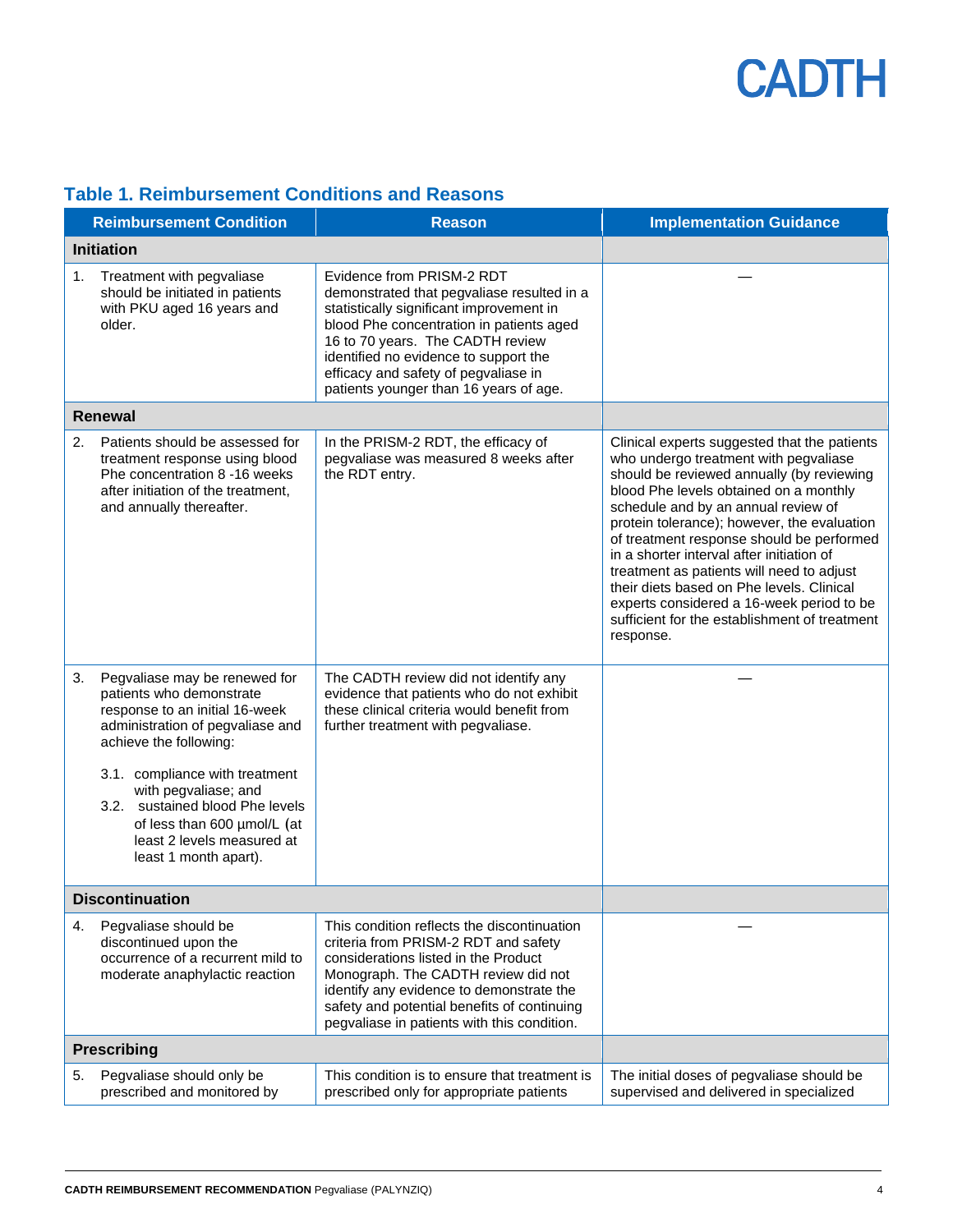## CADIH

|                | <b>Reimbursement Condition</b>                                               | <b>Reason</b>                                                                                                                                                                                                                                                                                                                                                                                                                                                  | <b>Implementation Guidance</b>                                                                                                                                                                |
|----------------|------------------------------------------------------------------------------|----------------------------------------------------------------------------------------------------------------------------------------------------------------------------------------------------------------------------------------------------------------------------------------------------------------------------------------------------------------------------------------------------------------------------------------------------------------|-----------------------------------------------------------------------------------------------------------------------------------------------------------------------------------------------|
|                | clinicians with expertise in<br>treating genetic and metabolic<br>disorders. | and severe adverse effects are managed<br>in an optimized and timely manner.                                                                                                                                                                                                                                                                                                                                                                                   | centers that are equipped to manage acute<br>systemic hypersensitivity reactions.<br>An epinephrine injection device should be<br>prescribed for patients undergoing<br>pegvaliase treatment. |
| <b>Pricing</b> |                                                                              |                                                                                                                                                                                                                                                                                                                                                                                                                                                                |                                                                                                                                                                                               |
| 6.             | A reduction in price                                                         | The cost-effectiveness of pegvaliase is<br>highly uncertain.<br>CADTH undertook a price reduction<br>analysis based on an adjustment of health<br>state utilities to be more in line with other<br>chronic health conditions, increased<br>syringe use in maintenance years, and<br>lowered MNT adherence with pegvaliase<br>and sapropterin. This analysis indicated<br>that a 99% reduction in price is required to<br>achieve an ICER of \$50,000 per QALY. |                                                                                                                                                                                               |

ICER = incremental cost-effectiveness ratio; MNT = medical nutritional therapy; Phe = phenylalanine; PKU = phenylketonuria; QALY = quality adjusted life years; RDT = randomized discontinuation trial; µmol/L = micromoles per litre

## **Discussion Points**

- Clinical experts noted that MNT can prevent severe neuropsychological complications if the treatment is established immediately after the diagnosis of PKU in infancy. However, CDEC agreed with the clinical experts that MNT may have partial and variable effectiveness in most adolescent and adult patients with PKU because adherence by these patients to medical nutrition is extremely challenging. CDEC recognized an unmet need for this patient population to have an additional effective treatment option.
- Patients expressed a need for treatment options that could improve control over blood Phe levels, improve natural protein intake and neurocognitive function, reduce PKU symptoms, decrease the burden of long-term disease and treatment-related consequences, and improve HRQoL. CDEC noted that no differences in inattention or mood symptoms were observed between the pegvaliase and placebo groups in PRISM-2 RDT; however, the committee acknowledged that the trial assessment period (8 weeks) was of insufficient duration to observe changes in neurocognitive and neuropsychiatric function. Other outcomes important to patients, including HRQoL and protein tolerance were not assessed in PRISM-2 RDT.
- CDEC noted that pegvaliase may allow some patients to liberalize their restricted diet while maintaining therapeutic levels of plasma Phe.
- While recognizing that PRISM-2 RDT was enriched with patients who were more tolerant to pegvaliase, CDEC acknowledged that the study findings could be generalized to the PKU population in Canada. CDEC discussed that adherence to pegvaliase would be a critical issue in the clinical practice, and acknowledged that outside of a trial setting, where there are less frequent follow up visits and clinical support, compliance with pegvaliase would likely be lower than that observed in the clinical trial.
- CDEC discussed the safety profile of pegvaliase and noted that this drug is associated with a risk of anaphylaxis. CDEC agreed with clinical experts that, overall, the adverse event rates reported in the pivotal trial could be underestimated, as the PRISM-2 study participants took mandatory premedication during re-introduction of study drug in the RDT phase, had more frequent clinical evaluations, and received additional training on the detection and management of adverse events compared with the general population of adult PKU population. However, the clinical experts believed that these factors would not be major impediments to generalizing the safety profile of pegvaliase from the PRISM-2 study to real world clinical practice.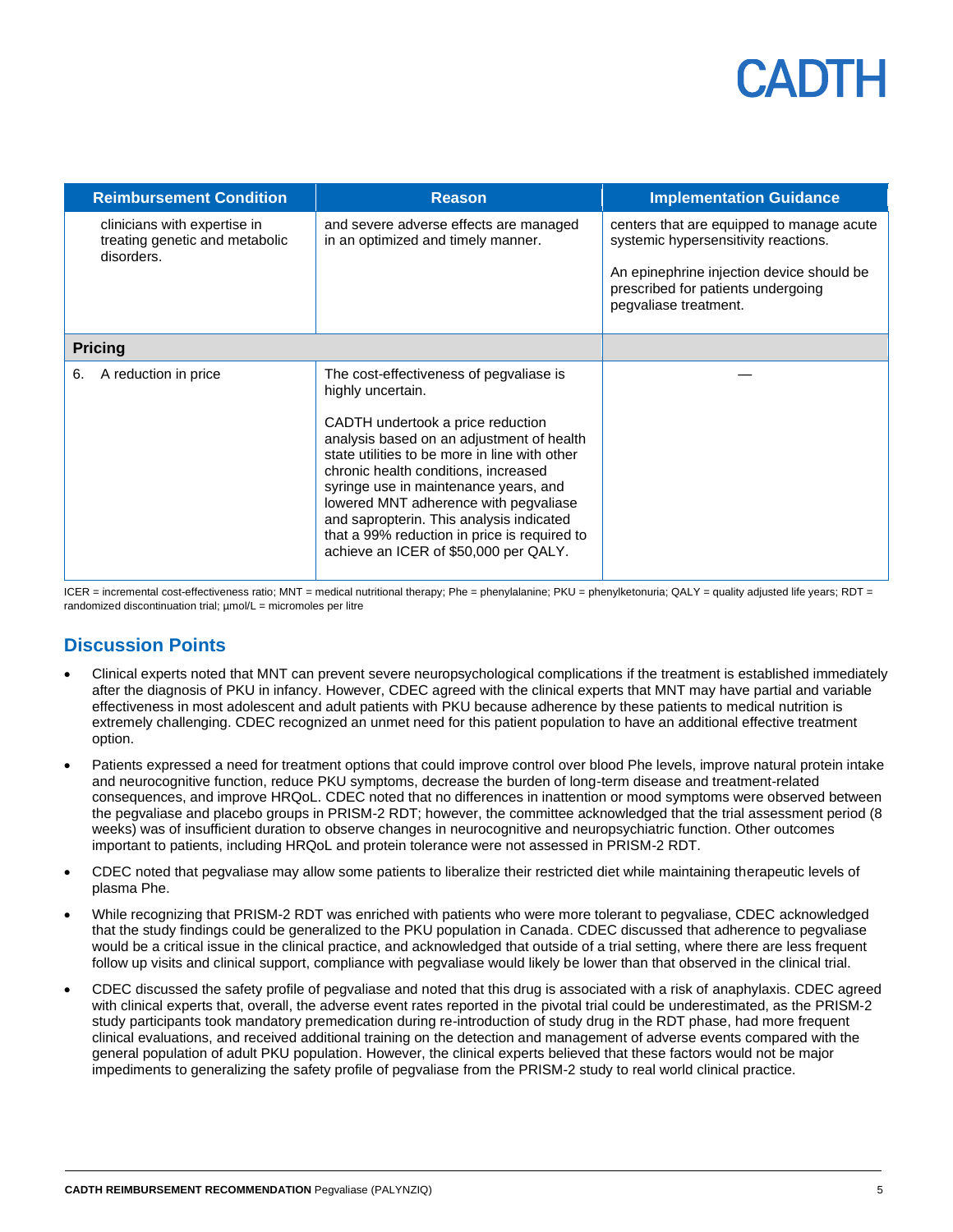## **Background**

Phenylketonuria (PKU) is a monogenic autosomal recessive disorder and one of the most common inborn errors of metabolism. Patients with PKU have mutations in both alleles of the *PAH* gene encoding phenylalanine hydroxylase (PAH), an enzyme that catalyzes the conversion of phenylalanine (Phe) to tyrosine using tetrahydrobiopterin as a cofactor. PAH deficiency leads to uncontrolled blood Phe, which then crosses the blood-brain-barrier where it has neurotoxic effects. In adolescents and adults, uncontrolled Phe levels are associated with behavioural and psychiatric problems (inattentiveness and mood dysfunction, often collectively referred to as 'executive dysfunction'). PKU symptoms, in conjunction with treatments, negatively impact patient healthrelated quality of life (HRQoL) of patients via difficulties with employment, social relationships, and mental health.

PKU is rare, with an incidence of approximately 1:12,000 to 1:15,000 live births in Canada (equivalent to approximately 300 new cases per year). According to the sponsor, there are approximately 3,133 PKU patients living in Canada at present, of whom approximately are being managed and approximately are aged ≥16 years and currently being treated with sapropterin. The current cornerstone of PKU treatment is lifelong dietary control of Phe intake to curb blood Phe levels. This is principally accomplished by providing Phe-free foods and metabolic formulas with a small amount of "complete" Phe-containing protein allowed on top, sometimes collectively referred to as medical nutritional therapy (MNT). Adherence of adult patients with PKU to MNT is extremely challenging because low protein medical food is very unpleasant to taste and smell. Other than dietary restriction, the only other approved medication is sapropterin, a cofactor of the deficient PAH enzyme in PKU. Approximately 25% of patients with milder PKU have a biochemically detectable response to sapropterin.

Pegvaliase has been approved by Health Canada to reduce blood phenylalanine concentrations in patients with phenylketonuria (PKU) aged 16 years and older who have inadequate blood phenylalanine control (blood phenylalanine levels greater than 600 micromol/L) despite dietary management. Pegvaliase is a recombinant enzyme substitution therapy. It is available as prefilled syringes (2.5 mg/0.5 ml [5 mg/ml], 10 mg/0.5 ml [20 mg/ml], 20 mg/ml) and as recommended in the product monograph, dosing by self-administered daily subcutaneous injection should be titrated to a maintenance dose required to achieve blood Phe level ≤600 μmol/L, with a maximum dose of 60 mg daily.

## **Sources of Information Used by the Committee**

To make their recommendation, the Committee considered the following information:

- A review of 1 phase III, four-part, four-arm, double blind, placebo-controlled, randomized discontinuation trial (RDT) with an extension period of OL treatment (PRISM-2); 1 phase III, OL, randomized, multicenter study (PRISM-1); 1 exploratory phase III substudy (PRISM-3); and 1 observational retrospective cohort study in adolescent and/or adult PKU patients.
- Patients' perspectives gathered by one patient group, Canadian PKU and Allied Disorders (CanPKU)
- Input from public drug plans and cancer agencies that participate in the CADTH review process
- Two clinical specialist with expertise diagnosing and treating pediatric and adult patients with PKU who have inadequate Phe control
- Input from one clinician group (three physicians specialized in treating metabolic disorders who care for adult patients with PKU in Canada).
- A review of the pharmacoeconomic model and report submitted by the sponsor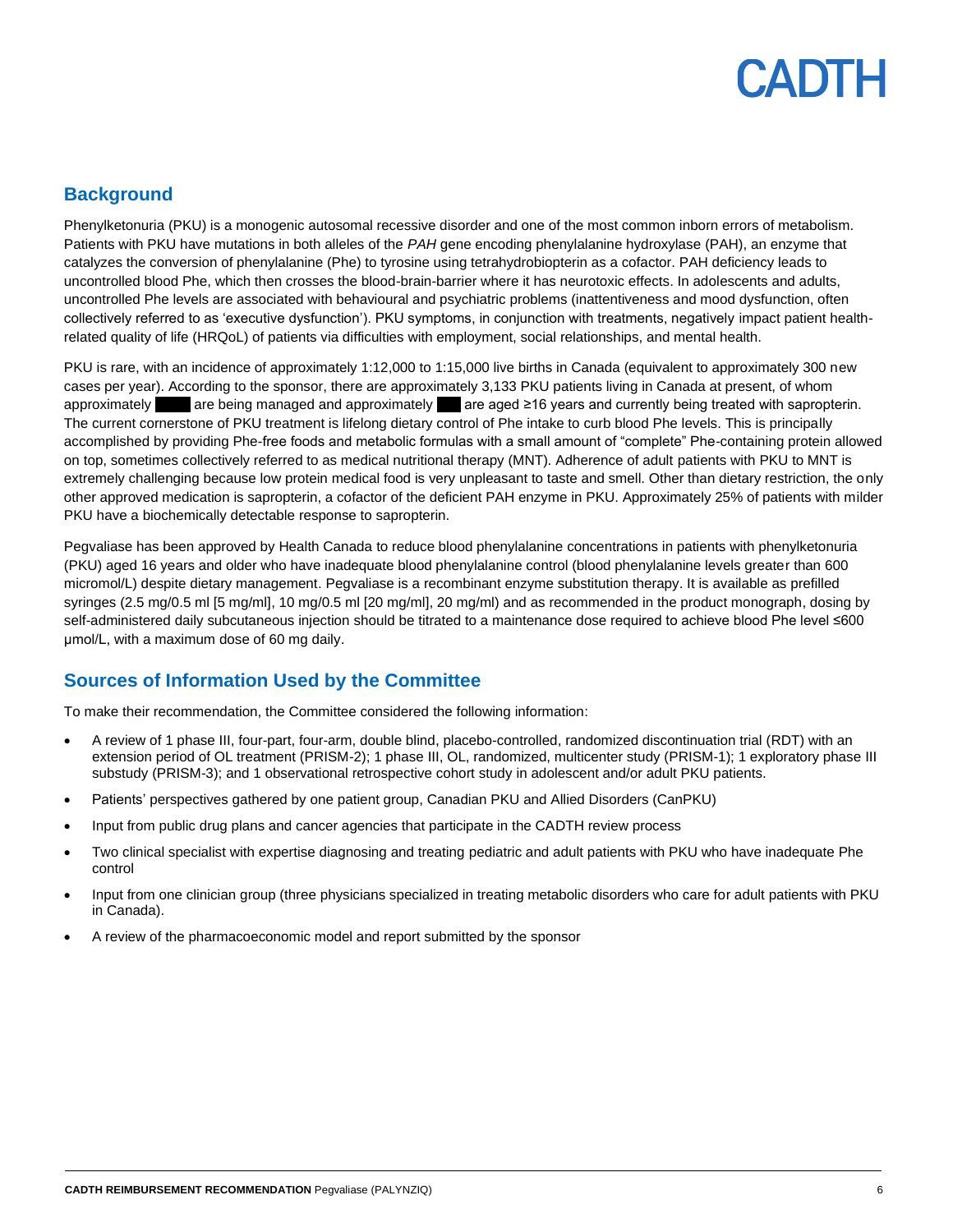### **Stakeholder Perspectives**

The information in this section is a summary of input provided by the patient groups who responded to CADTH's call for patient input and from the clinical experts consulted by CADTH for the purpose of this review.

### Patient Input

One submission, from the Canadian PKU and Allied Disorders (CanPKU), was received for this review. Between 30 November and 25 December 2021, CanPKU conducted online surveys (n=68 PKU patients, n=46 Canadian and n=14 US) and telephone interviews (n=5 patients experienced with pegvaliase, n=1 Canadian and n=4 US). Respondents narrated how PKU symptoms and the PKU protein-restricted diet had impacted their physical and mental health, employment, and social relationships. Almost all respondents (≥95%) had experience with low-protein medical foods and formulas, 65% had experience with Kuvan, while only 21% had experience with pegvaliase. Respondents described barriers to existing therapies including poor taste, lack of satiety, inconvenient preparation and administration, high cost, and limited availability.

The vast majority (≥85%) of respondents identified Phe control, reducing PKU symptoms, limiting long-term disease consequences, improving neurocognitive function, managing diet, reducing burden of treatment, improving HRQoL, and increasing natural protein intake as key outcomes of interest. Respondents experienced with pegvaliase reported that the drug limited long-term disease consequences, controlled Phe levels, reduced PKU symptoms, and had tolerable side effects such as injection site reactions, joint pain, and skin reactions.

### Clinician Input

#### *Input from Clinical Experts Consulted by CADTH*

Two clinical specialists with expertise in the diagnosis and management of pediatric and adult patients with PKU who have inadequate Phe control provided input for this review. The clinical experts relayed that currently available therapies (MNT with or without sapropterin) can in theory successfully meet treatment goals by decreasing Phe and preventing the neuropsychological complications of PKU. However, because adherence to MNT is generally low, MNT is not effective in most patients and only a minor population of patients with milder PKU will respond to sapropterin. Pegvaliase would be used as last line treatment following MNT and, if appropriate, sapropterin. Pegvaliase may shift the treatment paradigm for some adult patients with PKU by allowing liberalization of diet while maintaining Phe control.

There were differences of opinion between the two clinical experts consulted by CADTH for this review regarding the subset of PKU patients who would benefit most from pegvaliase. One clinical expert felt that patients with high and uncontrolled Phe are most in need of an intervention to improve metabolic control that will lead to a decrease in their Phe levels and improved Phe tolerance. The clinical expert could not rule out the possibility that patients who are poorly compliant with MNT could become more compliant to therapies (including pegvaliase) over time as Phe levels decrease and focus improves. A second clinical expert felt that PKU patients who are highly compliant with MNT and other therapy and have the most severe forms of PKU would be the most suitable for treatment with pegvaliase. These patients are generally able to achieve Phe levels within the control range but have the most unpalatable diets and experience large deviations in Phe levels. These patients can be identified by assessing compliance with MNT and other therapy (assessed via mean Phe values) and PKU severity (assessed by PAH genotyping, variability in Phe levels, and/or by degree of restriction of complete protein intake). This clinical expert indicated that patients who are non-compliant with therapy would be the least suitable for treatment with pegvaliase.

The clinical experts relayed that complete protein tolerance (or Phe tolerance) and blood Phe levels are the most convenient tests to assess response to treatment and are most often used in clinical trials. Clinically meaningful responses to treatment would be reflected by, in order of importance, increased complete protein tolerance (or Phe tolerance) and protein intake to levels in the general population, improvement in HRQoL, and improvement in psychological metrics (neurocognitive performance, mood, attention, and working memory). According to the clinical experts, high blood Phe levels can be used to show that pegvaliase treatment is ineffective, and in patients with low Phe who liberalize their diets to include natural foods, stability of Phe levels with the treatment range can demonstrate improvements in protein tolerance. Patients who cannot maintain good Phe levels (or whose levels are not monitored) with MNT and pegvaliase are non-compliant and should be discontinued from treatment, as should patients who experience significant adverse reactions.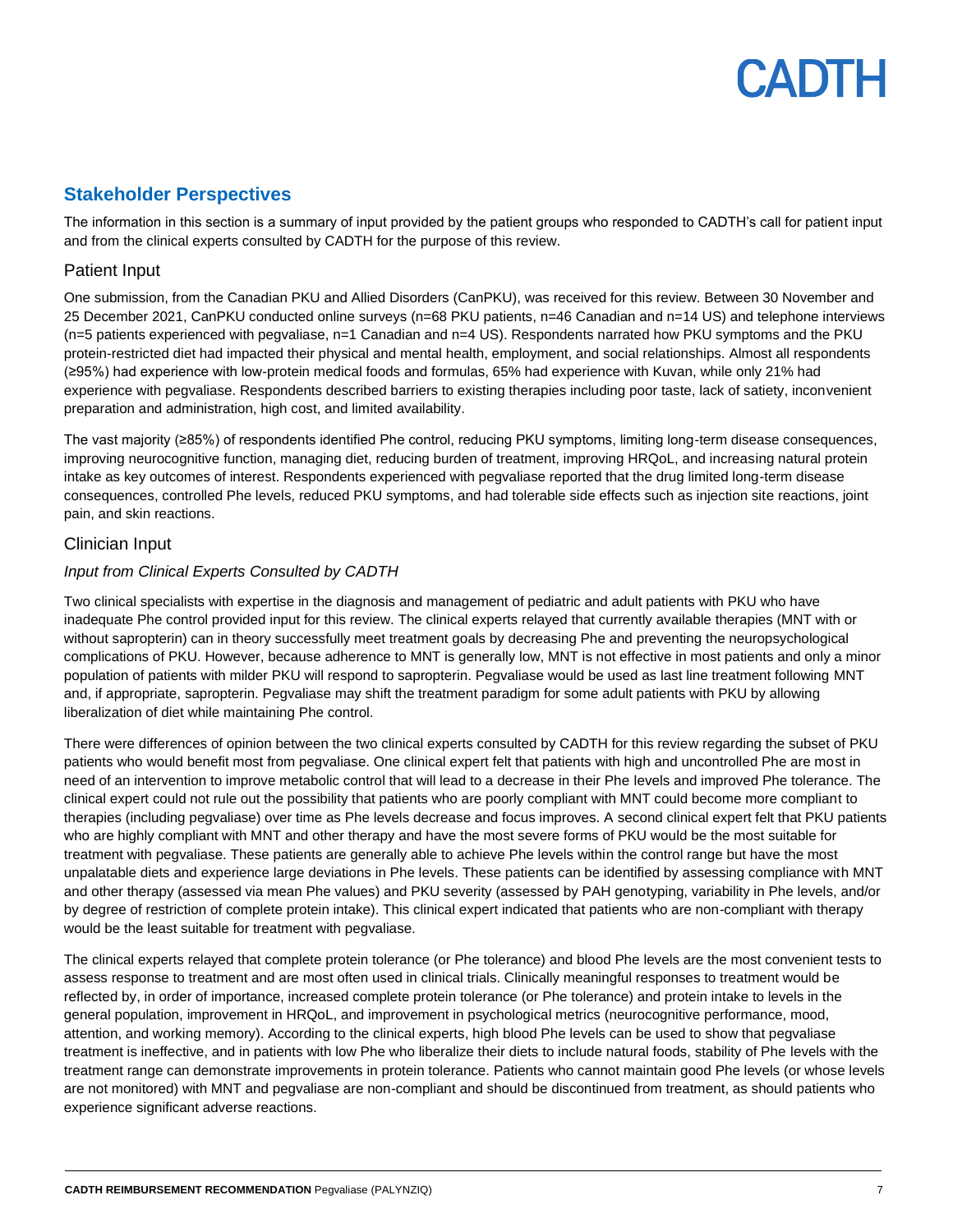### *Clinician Group Input*

A group of three physicians who care for adult patients with PKU in Canada provided input for this review. Although the clinician group echoed the challenges in adhering to the PKU diet and the limited proportion of patients who can benefit from sapropterin, views contrasting those of the clinical experts consulted by CADTH were presented on: (i) the connection between blood Phe levels and neurological symptoms, diet liberalization, and associated impacts on HRQoL in adult PKU patients, which the clinician group felt were tightly and reversibly linked; (ii) the importance of Phe control as a treatment goal and marker of treatment response in and of itself; (iii) the patient subset most suitable for pegvaliase treatment, which the clinician group felt was patients non-compliant with dietary restriction who cannot benefit from sapropterin and thus have poor or no Phe control; (iv) the patient subset least suitable for pegvaliase treatment, which the clinician group felt was patients able to maintain Phe levels within target range on MNT with or without sapropterin; and (v) the risks of very low Phe levels (e.g., <30 µmol/L) resulting from overtreatment with pegvaliase in patients who do not comply with Phe monitoring, which the clinician group felt were a potential concern. According to the clinician group, pegvaliase would be offered as last line treatment to adult PKU patients who have elevated Phe levels and neuropsychiatric symptoms and are able to self-administer the injection.

### Drug Program Input

Input was obtained from the drug programs that participate in the CADTH reimbursement review process. The following were identified as key factors that could potentially impact the implementation of a CADTH recommendation for pegvaliase. The clinical experts consulted by CADTH provided advice on the potential implementation issues raised by the drug programs.

|  | Table 2. Responses to Questions from the Drug Programs |  |  |
|--|--------------------------------------------------------|--|--|
|--|--------------------------------------------------------|--|--|

| <b>Implementation Issues</b>                                                                                                                                                                                                                                                                                                                                                                                                                                                                                                                                                                                                                                                                                                                                                                                                                                                                                                                                                                                           | <b>Clinical Experts' Response</b>                                                                                                                                                                                                                     |
|------------------------------------------------------------------------------------------------------------------------------------------------------------------------------------------------------------------------------------------------------------------------------------------------------------------------------------------------------------------------------------------------------------------------------------------------------------------------------------------------------------------------------------------------------------------------------------------------------------------------------------------------------------------------------------------------------------------------------------------------------------------------------------------------------------------------------------------------------------------------------------------------------------------------------------------------------------------------------------------------------------------------|-------------------------------------------------------------------------------------------------------------------------------------------------------------------------------------------------------------------------------------------------------|
| <b>Relevant Comparators</b>                                                                                                                                                                                                                                                                                                                                                                                                                                                                                                                                                                                                                                                                                                                                                                                                                                                                                                                                                                                            |                                                                                                                                                                                                                                                       |
| A comparator was not included in the submitted trials; the<br>sponsor stated that placebo was the appropriate comparator<br>citing the reason that a significant proportion of patients do<br>not respond to sapropterin (e.g., challenges with long-term<br>adherence to Phe-restricted diet, PAH deficiency).                                                                                                                                                                                                                                                                                                                                                                                                                                                                                                                                                                                                                                                                                                        | According to the clinical experts, the appropriate comparator for<br>pegvaliase is dietary restriction. Clinical experts noted that all<br>patients with PKU are prescribed dietary restriction or medical<br>food (although many are not compliant). |
| There is a retrospective comparison of long-term treatment<br>effectiveness of pegvaliase versus sapropterin + diet and<br>diet alone (Zori et al.) - not a head-to-head study. It<br>compared the effectiveness of long-term pegvaliase<br>treatment to standard care (I.e., sapropterin + diet or diet<br>alone) among adults with PKU 18 years and older with blood<br>Phe levels >600 µmol/L. Normalization of blood Phe levels<br>(defined as ≤120 µmol/L) was achieved in 45% of patients<br>receiving pegvaliase and none of those receiving sapropterin<br>+ diet. After 2 years of follow-up, 68% of patients on<br>pegvaliase versus 20% of those on sapropterin + diet,<br>achieved EU guideline-recommended Phe levels of ≤600<br>umol/L; 65% of patients on pegvaliase versus 8% on<br>sapropterin + diet achieved US guideline-recommended level<br>of 360 umol/L. There are limitations associated with this<br>study including non-randomized patient populations and<br>confounding baseline factors. |                                                                                                                                                                                                                                                       |
| What is the appropriate comparator for pegvaliase                                                                                                                                                                                                                                                                                                                                                                                                                                                                                                                                                                                                                                                                                                                                                                                                                                                                                                                                                                      |                                                                                                                                                                                                                                                       |
| (sapropterin + diet versus placebo)?                                                                                                                                                                                                                                                                                                                                                                                                                                                                                                                                                                                                                                                                                                                                                                                                                                                                                                                                                                                   |                                                                                                                                                                                                                                                       |
| Sapropterin is the only medication available in Canada for                                                                                                                                                                                                                                                                                                                                                                                                                                                                                                                                                                                                                                                                                                                                                                                                                                                                                                                                                             | CDEC acknowledged the drug plans' input and agreed that,                                                                                                                                                                                              |
| the treatment of PKU in conjunction with a Phe-restricted                                                                                                                                                                                                                                                                                                                                                                                                                                                                                                                                                                                                                                                                                                                                                                                                                                                                                                                                                              | where available, the use of sapropterin would be restricted to                                                                                                                                                                                        |
| diet. Access to sapropterin is restricted, in some jurisdictions,                                                                                                                                                                                                                                                                                                                                                                                                                                                                                                                                                                                                                                                                                                                                                                                                                                                                                                                                                      | patients with biopterin-responsive PKU.                                                                                                                                                                                                               |
| through special authorization (e.g., NB), limited use (e.g.,                                                                                                                                                                                                                                                                                                                                                                                                                                                                                                                                                                                                                                                                                                                                                                                                                                                                                                                                                           |                                                                                                                                                                                                                                                       |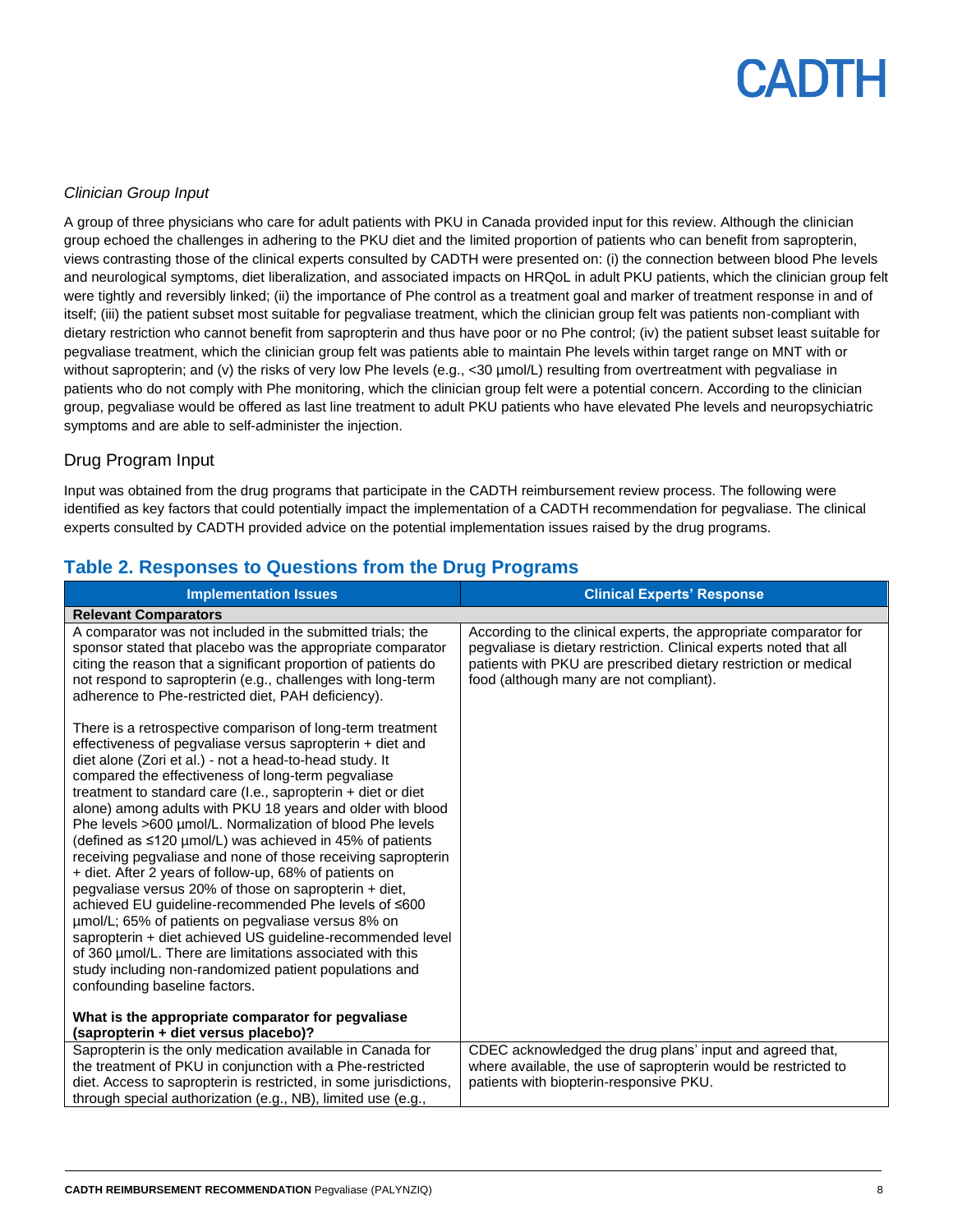| <b>Implementation Issues</b>                                                                                                                                                                                                                                                                                                                                                                                                                                                                                                                                                                                                                                                                                                                                                                                                                                                                                                                                                                                                                                                                                                                                                                                                                                                                                                                                                                                                                                                                                                                                                                                                                                                                                                                                                                                                                                                                                                             | <b>Clinical Experts' Response</b>                                                                                                                                                                                                                                                                                                                                                                                                                                                                                                                                                                                                                                                                                                                                                                                                                                                                                                                                                                                                                                                                             |
|------------------------------------------------------------------------------------------------------------------------------------------------------------------------------------------------------------------------------------------------------------------------------------------------------------------------------------------------------------------------------------------------------------------------------------------------------------------------------------------------------------------------------------------------------------------------------------------------------------------------------------------------------------------------------------------------------------------------------------------------------------------------------------------------------------------------------------------------------------------------------------------------------------------------------------------------------------------------------------------------------------------------------------------------------------------------------------------------------------------------------------------------------------------------------------------------------------------------------------------------------------------------------------------------------------------------------------------------------------------------------------------------------------------------------------------------------------------------------------------------------------------------------------------------------------------------------------------------------------------------------------------------------------------------------------------------------------------------------------------------------------------------------------------------------------------------------------------------------------------------------------------------------------------------------------------|---------------------------------------------------------------------------------------------------------------------------------------------------------------------------------------------------------------------------------------------------------------------------------------------------------------------------------------------------------------------------------------------------------------------------------------------------------------------------------------------------------------------------------------------------------------------------------------------------------------------------------------------------------------------------------------------------------------------------------------------------------------------------------------------------------------------------------------------------------------------------------------------------------------------------------------------------------------------------------------------------------------------------------------------------------------------------------------------------------------|
| NIHB) or through exceptional access/drug status program<br>(e.g., ON, SK). Sapropterin was reviewed by CDEC (Oct<br>2016) and received a positive recommendation (BH4-<br>responsive PKU). Not all jurisdictions may have sapropterin<br>listed which would be a consideration if existing<br>management is sapropterin + diet.                                                                                                                                                                                                                                                                                                                                                                                                                                                                                                                                                                                                                                                                                                                                                                                                                                                                                                                                                                                                                                                                                                                                                                                                                                                                                                                                                                                                                                                                                                                                                                                                          |                                                                                                                                                                                                                                                                                                                                                                                                                                                                                                                                                                                                                                                                                                                                                                                                                                                                                                                                                                                                                                                                                                               |
| <b>Considerations for Initiation of Therapy</b>                                                                                                                                                                                                                                                                                                                                                                                                                                                                                                                                                                                                                                                                                                                                                                                                                                                                                                                                                                                                                                                                                                                                                                                                                                                                                                                                                                                                                                                                                                                                                                                                                                                                                                                                                                                                                                                                                          |                                                                                                                                                                                                                                                                                                                                                                                                                                                                                                                                                                                                                                                                                                                                                                                                                                                                                                                                                                                                                                                                                                               |
| Newborn screening for PKU is standard in Canada;<br>diagnosed infants are immediately started on treatment to<br>prevent long-term neurological damage. Blood Phe is<br>controlled over the life course to reduce the risk of serious<br>outcomes associated with PKU.<br>Initiation criteria for sapropterin (CDEC recommendation) in<br>aforementioned jurisdictions, in general, state that baseline<br>blood Phe levels should be >360 µmol/L despite compliance<br>with low protein diet (require at least two levels during 3-to-6-<br>month time frame).<br>In the PRISM-1 study (phase III, multicenter, open label<br>study that randomized pegvaliase-naïve patients to receive<br>one of two regimens of pegvaliase), patients with a blood<br>Phe concentration of 600 µmol/L or higher for at least 6<br>months prior to the study were eligible.<br>Given the sponsor's reimbursement request, would<br>pegvaliase be accessed when patients have baseline<br>blood Phe levels 600 µmol/L or higher for at least 6<br>months, despite adherence with treatment of sapropterin<br>+ Phe-restricted diet? What would be required as<br>confirmation of Phe concentration 600 µmol/L or higher<br>(e.g., one measurement in the last 30 days prior to treatment<br>initiation)?<br>The ACMG guidelines state that the goal of treatment is to<br>maintain Phe concentration in the range of 120 to 360<br>umol/L. European guidelines state that the primary goal of<br>treatment is normal neurocognitive and psychosocial<br>functioning through maintaining phenylalanine<br>concentrations between 120 and 360 µmol/L up to the age of<br>12 years and up to 600 µmol/L thereafter. There are no<br>Canadian guidelines; however, the Canadian management<br>of PKU is generally more aligned with the ACMG treatment<br>guidelines (sponsor's Clinical Summary).<br>How would patients with blood Phe levels between 360 | The clinical experts consulted by CADTH noted that no patient, in<br>otherwise good health, can be adherent to a properly designed<br>Phe-restricted diet and have Phe levels $\geq 600$ µmol/L for 6<br>months. This is physiologically impossible and Phe levels of all<br>patients with PKU can theoretically be controlled with a proper<br>diet. A compliant patient on diet with or without sapropterin would<br>have Phe levels < 600 µmol/L; those that have higher Phe levels<br>are usually non-compliant. Nevertheless, most adult patients with<br>PKU will not be able to meet treatment goals and attain Phe levels<br>< 600 µmol/L due to limited compliance.<br>According to the clinical experts Phe monitoring is typically done<br>monthly for adults. An average of values (at least four) over a 6-<br>month period would be required to get realistic vision of Phe<br>control. Single Phe values are too variable.<br>The clinical experts indicated that Canadian PKU treatment<br>centres currently use the US guidelines (recommended Phe range<br>for all ages 120 to 360 µmol/L). |
| and 600 µmol/L be managed depending on the current<br>Canadian standard of practice and the patient's clinical<br>picture?                                                                                                                                                                                                                                                                                                                                                                                                                                                                                                                                                                                                                                                                                                                                                                                                                                                                                                                                                                                                                                                                                                                                                                                                                                                                                                                                                                                                                                                                                                                                                                                                                                                                                                                                                                                                               |                                                                                                                                                                                                                                                                                                                                                                                                                                                                                                                                                                                                                                                                                                                                                                                                                                                                                                                                                                                                                                                                                                               |
| The reimbursement request is for patients 16 years and<br>older. What about those who are less than 16 years of<br>age?                                                                                                                                                                                                                                                                                                                                                                                                                                                                                                                                                                                                                                                                                                                                                                                                                                                                                                                                                                                                                                                                                                                                                                                                                                                                                                                                                                                                                                                                                                                                                                                                                                                                                                                                                                                                                  | The Heath Canada indication specifies that pegvaliase is only to<br>be used in patients 16 years of age and older. The clinical experts<br>were also not aware of robust studies of pegvaliase in in patients<br>younger than 16 years.                                                                                                                                                                                                                                                                                                                                                                                                                                                                                                                                                                                                                                                                                                                                                                                                                                                                       |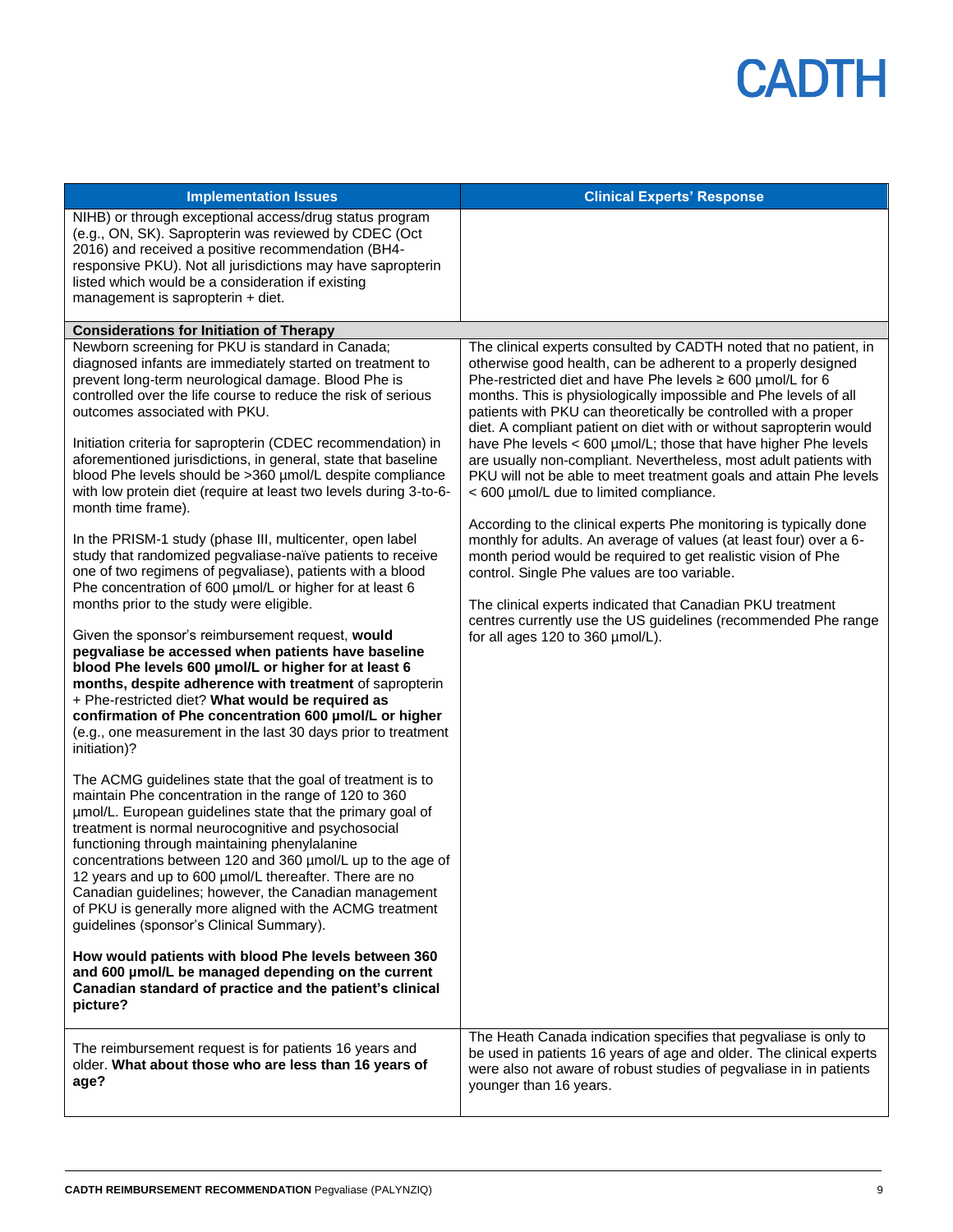| <b>Implementation Issues</b>                                                                                                                                                                                                                                                                                                                                                                                                            | <b>Clinical Experts' Response</b>                                                                                                                                                                                                                                                                                                                                                                                                                                                                                                                                                                                                                                                         |
|-----------------------------------------------------------------------------------------------------------------------------------------------------------------------------------------------------------------------------------------------------------------------------------------------------------------------------------------------------------------------------------------------------------------------------------------|-------------------------------------------------------------------------------------------------------------------------------------------------------------------------------------------------------------------------------------------------------------------------------------------------------------------------------------------------------------------------------------------------------------------------------------------------------------------------------------------------------------------------------------------------------------------------------------------------------------------------------------------------------------------------------------------|
| Can the clinical experts provide some guidance into how<br>pegvaliase will be managed during pregnancy<br>(unplanned and planned)?                                                                                                                                                                                                                                                                                                      | The product monograph advises against use of pegvaliase in<br>pregnant women. The clinical experts consulted by CADTH<br>pointed to a published anecdotal report that suggests that use of<br>pegvaliase during pregnancy is potentially dangerous due to low<br>Phe levels which have the potential to compromise fetal growth.<br>The clinical experts believed that, in general, Phe control in<br>women with PKU during pregnancy must be liberalized to prevent<br>periods of very low Phe levels. CDEC agreed that pegvaliase<br>should be administered to patients with PKU in accordance with<br>the contraindications and precautions that outlined in the Product<br>Monograph. |
| Would it be possible to clarify "existing management"<br>prior to accessing pegvaliase? e.g., sapropterin +<br>restricted diet vs. restricted diet. With the reimbursement<br>request, it looks like pegvaliase is second line (first line<br>perhaps being sapropterin). What is the place in therapy<br>for pegvaliase (medication naïve versus medication<br>experienced)?                                                           | Clinical experts indicated that sapropterin has an entirely different<br>mechanism of action that is dependent upon PAH genotype.<br>Pegvaliase works regardless of PAH genotype, while<br>responsiveness to sapropterin is genotype-dependent based on<br>residual enzyme activity and responsive to biopterin.<br>CDEC acknowledged that sapropterin use prior to treatment with<br>pegvaliase in sapropterin-responsive patients (based on PAH<br>genotype) may be appropriate.                                                                                                                                                                                                        |
| Discontinuation of pegvaliase decreased after the first 6<br>months of treatment (50 participants discontinued in the first<br>6 months and an additional 50 participants discontinued for<br>the duration of the study). Forty patients (15.3%)<br>discontinued due to adverse events - the most common<br>adverse events leading to discontinuation were anaphylaxis,<br>arthralgia, injection site reactions, and generalized rash.  | Clinical experts noted that pegvaliase desensitization has been<br>described anecdotally in published studies, but that retreatment<br>would probably be contraindicated for patients who experience<br>anaphylaxis. Patients who experience other (non-anaphylaxis)<br>adverse events might be retreated but retreatment and its<br>timeframe would depend on the nature and severity of the<br>reaction.                                                                                                                                                                                                                                                                                |
| For patients who have experienced anaphylaxis while on<br>treatment with pegvaliase, can re-treatment be<br>considered?                                                                                                                                                                                                                                                                                                                 | Clinical experts noted that pregnant women should be able to<br>restart pegvaliase immediately after giving birth as they believed<br>the risk for lactating mothers appeared to be very low.                                                                                                                                                                                                                                                                                                                                                                                                                                                                                             |
| Would patients who experienced other adverse events<br>that led to discontinuation be eligible for re-treatment? If<br>so, is there a time frame by which this request should be<br>made?                                                                                                                                                                                                                                               |                                                                                                                                                                                                                                                                                                                                                                                                                                                                                                                                                                                                                                                                                           |
| For patients who are planning for pregnancy, at what<br>point would they be eligible for retreatment?                                                                                                                                                                                                                                                                                                                                   |                                                                                                                                                                                                                                                                                                                                                                                                                                                                                                                                                                                                                                                                                           |
| Currently, sapropterin is the only medication available for the<br>treatment of PKU. Though the inclusion criteria in the trials<br>for sapropterin and pegvaliase may not be similar, should<br>we consider alignment with the elements of the<br>reimbursement criteria for sapropterin? e.g., requirement<br>of blood Phe levels, requirement for Phe-restricted diet,<br>managed by a specialist in metabolic/biochemical diseases. | CDEC noted that funding decisions for pegvaliase should be<br>made based on the criteria listed in Table 1 (Reimbursement<br>Conditions and Reasons) which are aligned with the evidence<br>reviewed for pegvaliase.                                                                                                                                                                                                                                                                                                                                                                                                                                                                      |
| Considerations for continuation or renewal of therapy                                                                                                                                                                                                                                                                                                                                                                                   |                                                                                                                                                                                                                                                                                                                                                                                                                                                                                                                                                                                                                                                                                           |
| There is a need for regular monitoring of Phe levels (once a<br>month - is there a fasting and postprandial<br>requirement?) until maintenance dose is established. Once<br>the maintenance dose is established, periodic blood Phe                                                                                                                                                                                                     | Clinical experts noted that clinicians do not generally insist on<br>timing of Phe levels to meals because the diurnal fluctuation of<br>Phe is unpredictable.                                                                                                                                                                                                                                                                                                                                                                                                                                                                                                                            |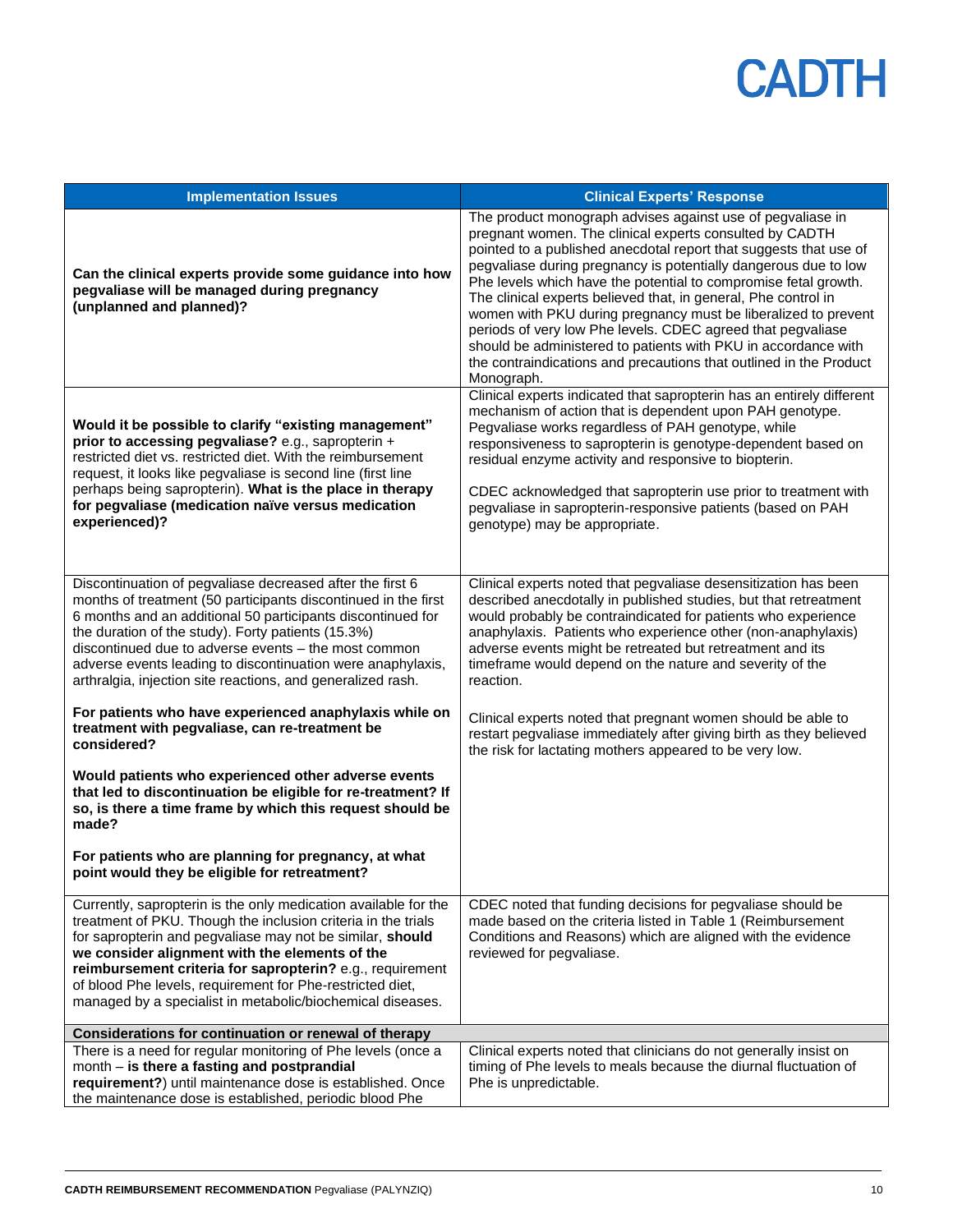| <b>Implementation Issues</b>                                                                                                                                                                                                                                                                                                                                                                                                                                                                                                                                                                                                                                                                                                                                                                                                                                                                                                                                                                                                                                                                                                                                                                                                                                                                                                        | <b>Clinical Experts' Response</b>                                                                                                                                                                                                                                                                                                                                                                                                                                                                                                                                                                                                                                                                                                                                                                                                                                                                                                                                                                                                                                                   |
|-------------------------------------------------------------------------------------------------------------------------------------------------------------------------------------------------------------------------------------------------------------------------------------------------------------------------------------------------------------------------------------------------------------------------------------------------------------------------------------------------------------------------------------------------------------------------------------------------------------------------------------------------------------------------------------------------------------------------------------------------------------------------------------------------------------------------------------------------------------------------------------------------------------------------------------------------------------------------------------------------------------------------------------------------------------------------------------------------------------------------------------------------------------------------------------------------------------------------------------------------------------------------------------------------------------------------------------|-------------------------------------------------------------------------------------------------------------------------------------------------------------------------------------------------------------------------------------------------------------------------------------------------------------------------------------------------------------------------------------------------------------------------------------------------------------------------------------------------------------------------------------------------------------------------------------------------------------------------------------------------------------------------------------------------------------------------------------------------------------------------------------------------------------------------------------------------------------------------------------------------------------------------------------------------------------------------------------------------------------------------------------------------------------------------------------|
| monitoring is recommended to assess control in blood Phe<br>levels. Are blood Phe levels easily accessible within the<br>jurisdictions (e.g., Life Labs, etc.)?                                                                                                                                                                                                                                                                                                                                                                                                                                                                                                                                                                                                                                                                                                                                                                                                                                                                                                                                                                                                                                                                                                                                                                     | According to the clinical experts, blood Phe levels are easily<br>monitored using home dried blood spot, which is provided by the<br>clinic and covered by plans.                                                                                                                                                                                                                                                                                                                                                                                                                                                                                                                                                                                                                                                                                                                                                                                                                                                                                                                   |
| Currently, sapropterin is the only medication available for the<br>treatment of PKU. Would we consider alignment with the<br>elements of the reimbursement criteria for renewal for<br>sapropterin? e.g., what % decrease in blood Phe levels<br>given the patient's pre-treatment level on existing<br>therapy given a dose and treatment duration.<br>How would a therapeutic response be defined in the<br>context of pegvaliase?                                                                                                                                                                                                                                                                                                                                                                                                                                                                                                                                                                                                                                                                                                                                                                                                                                                                                                | Clinical experts believed that response to treatment, as assessed<br>by serum phenylalanine levels, would likely be a poor criterion to<br>consider. The Phe levels may be highly variable and can only be<br>interpreted in conjunction with an assessment of the patient's<br>existing diet and adherence to treatment. Clinical experts also<br>noted that a therapeutic response should be defined by increased<br>natural protein tolerance.<br>CDEC noted that funding decisions for pegvaliase should be<br>made based on the criteria listed in Table 1 (Reimbursement<br>Conditions and Reasons) which are aligned with the evidence<br>reviewed for pegvaliase.                                                                                                                                                                                                                                                                                                                                                                                                           |
| <b>Considerations for discontinuation of therapy</b>                                                                                                                                                                                                                                                                                                                                                                                                                                                                                                                                                                                                                                                                                                                                                                                                                                                                                                                                                                                                                                                                                                                                                                                                                                                                                |                                                                                                                                                                                                                                                                                                                                                                                                                                                                                                                                                                                                                                                                                                                                                                                                                                                                                                                                                                                                                                                                                     |
| What are the parameters that would be considered when<br>describing loss of response, or absence of clinical<br>benefit with pegvaliase in this population? For example,<br>parameters such as blood Phe concentration (which appears<br>to be related to dose, treatment duration and individual<br>immune response), lack of normalization of diet, patient's<br>HRQoL, patient's cognitive function, tolerability, etc.<br>As per the draft product monograph, time to response which<br>is achieving blood Phe levels ≤600 µmol/L varies among<br>patients. The draft product monograph states to discontinue<br>pegvaliase in patients who have not achieved an adequate<br>response (how is an inadequate response defined?) after<br>48 weeks of continuous treatment with the maximum dosage<br>of 60 mg once per day. The physician may decide, with the<br>patient, to continue pegvaliase treatment in those patients<br>who show other beneficial effects (e.g., ability to increase<br>protein intake from intact food or improvement of<br>neurocognitive symptoms).<br>Is there any guidance on treatment interruptions with<br>regards to dose recommendations based on the when<br>the last dose of pegvaliase was administered? e.g.,<br>restart previous dose, restart with induction and titration<br>schedule? | According to the clinical experts consulted by CADTH, high Phe<br>levels or significant adverse reactions are indicators of loss of<br>response to or absence of clinical benefit from pegvaliase, most<br>commonly due to poor compliance with administration of the<br>medication. Clinical experts also indicated that the ability to<br>increase protein intake should be a criterion for defining<br>therapeutic response. CDEC acknowledged that blood Phe levels<br>should be interpreted in conjunction with assessment of dietary<br>adherence.<br>The clinical experts felt that a period of 48 weeks is far too long to<br>continue the medication with no evidence of benefit. Most often a<br>16-week period (induction/titration/part of maintenance) would be<br>sufficient to establish suitability of treatment.<br>Clinical experts believed that, in most cases, restarting the<br>previous dose would be acceptable.<br>CDEC noted that the dose administration of pegvaliase should be<br>in accordance with precautions outlined in the Product<br>Monograph. |
| <b>Considerations for prescribing of therapy</b>                                                                                                                                                                                                                                                                                                                                                                                                                                                                                                                                                                                                                                                                                                                                                                                                                                                                                                                                                                                                                                                                                                                                                                                                                                                                                    |                                                                                                                                                                                                                                                                                                                                                                                                                                                                                                                                                                                                                                                                                                                                                                                                                                                                                                                                                                                                                                                                                     |
| See draft product monograph for recommended induction,<br>titration and maintenance dosing.<br>For patients who do not have a trained observer to<br>accompany them for at least 1 hour following each<br>injection during induction and titration, would they<br>continue receiving injections at the clinic? Clinic visits<br>may incur travel expense (induction - fixed dose; titration -<br>uncertain duration dependent on patient's tolerability).                                                                                                                                                                                                                                                                                                                                                                                                                                                                                                                                                                                                                                                                                                                                                                                                                                                                           | Clinical experts noted that, although in-clinic observation can be<br>associated with additional expenses, there must be a trained<br>observer present. The PRISM trials (including PRISM-2 RDT)<br>required a competent observer to be present for all injections.<br>The Health Canada Product Monograph for pegvaliase requires<br>that initial administration(s) of pegvaliase "be performed under<br>supervision of a health professional and patients should be                                                                                                                                                                                                                                                                                                                                                                                                                                                                                                                                                                                                               |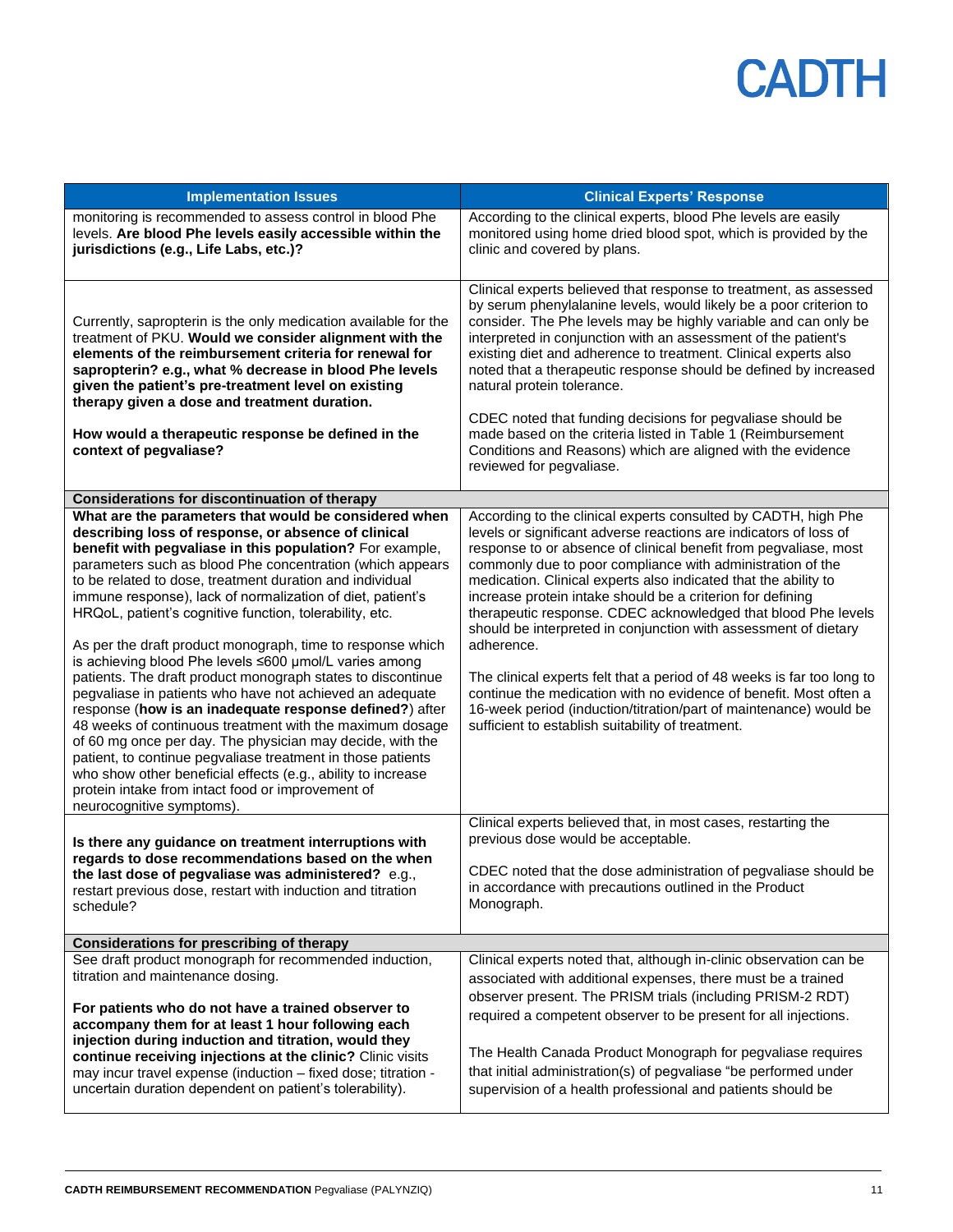| <b>Implementation Issues</b>                                                                                                                                                                                                                                                                                                                                                                                                                                  | <b>Clinical Experts' Response</b>                                                                                                                                                                                                                                                                                                                                                                                                                                                                                                                                                                    |
|---------------------------------------------------------------------------------------------------------------------------------------------------------------------------------------------------------------------------------------------------------------------------------------------------------------------------------------------------------------------------------------------------------------------------------------------------------------|------------------------------------------------------------------------------------------------------------------------------------------------------------------------------------------------------------------------------------------------------------------------------------------------------------------------------------------------------------------------------------------------------------------------------------------------------------------------------------------------------------------------------------------------------------------------------------------------------|
| Depending on the blood Phe levels achieved, is there a<br>possibility for the patient to administer pegvaliase less<br>than once daily during maintenance (e.g., twice weekly,<br>four times weekly)?                                                                                                                                                                                                                                                         | closely observed for at least 1 hour following each of these initial<br>injection(s)". The Product Monograph also requires a trained<br>observer to be present for each pegvaliase administration for at<br>least the first 6 months of treatment when the patient is self-<br>injecting.<br>The clinical experts agreed that in practice the drug could be<br>titrated to the desired effect. Low Phe values are not safe for<br>patients adherent to a rigorous diet); therefore, reducing the<br>schedule for patients with low values is appropriate.                                            |
| Would patients be able to easily access specialists who<br>manage patients with PKU such as physicians and<br>dietitians with expertise in metabolic disorders?                                                                                                                                                                                                                                                                                               | Clinical experts indicated that access to physicians might be<br>challenging for patients who do not live in metropolitan centers.<br>However, increasingly more clinics are organized in virtual format,<br>because of the COVID-19 pandemic, that offer telehealth clinic<br>visits. CDEC agreed that telehealth clinic visits would facilitate<br>access to specialists and dietitians for PKU patients who undergo<br>treatment with pegvaliase.                                                                                                                                                 |
| Are there any clinical situations in which the<br>combination treatment of sapropterin and pegvaliase<br>would be appropriate?<br>Also, the product monograph states that two patients<br>receiving concomitant injections of medroxyprogesterone<br>acetate suspension containing PEG experienced<br>hypersensitivity reactions. Are there implementation<br>considerations regarding possible recommendations for<br>this population?                       | CDEC noted that it did not review any evidence to show efficacy<br>and safety of concomitant use of pegvaliase with sapropterin.<br>CDEC acknowledged the statement included in the Product<br>Monograph about a potential for anti-PEG antibody binding and<br>increased risk of hypersensitivity to other PEGylated/PEG-<br>containing therapeutics and noted that the management of severe<br>adverse events should be in accordance with precautions outlined<br>in the Product Monograph, and at the discretion of treating<br>physician.                                                       |
| Generalizability                                                                                                                                                                                                                                                                                                                                                                                                                                              |                                                                                                                                                                                                                                                                                                                                                                                                                                                                                                                                                                                                      |
| As per the sponsor's estimation,<br>patients with PKU out<br>of an estimated<br>patients nationally are 16 years and<br>older with PKU being managed. What proportion of these<br>patients are currently being treated with sapropterin?<br>What number of patients are not controlled on<br>sapropterin + diet? This would inform number of patients<br>that may switch to pegvaliase.                                                                       | Clinical experts estimated that <10% of adult patients with PKU<br>would be on sapropterin (and dietary restriction) because no more<br>than 25% of the PKU population have a genotype that causes<br>sapropterin- sensitive disease. For the small proportion where<br>sapropterin may have benefit there is limited availability. The<br>clinical experts noted that compassionate access is being slowly<br>discontinued. Among patients 16 years of age or older,<br>approximately 90% of those on sapropterin and diet may not have<br>controlled Phe (generally defined as 120 to 360 µmol/L). |
| <b>Care provision issues</b>                                                                                                                                                                                                                                                                                                                                                                                                                                  |                                                                                                                                                                                                                                                                                                                                                                                                                                                                                                                                                                                                      |
| The medication may be started in a hospital setting, while<br>maintenance therapy could be provided in the community<br>setting. Considerations may include that the patient is able to<br>communicate issues associated with adverse events, is able<br>to self-inject, has a trained observer to accompany them for<br>at least 1 hour after each administration for at least the first 6<br>months of treatment, and have access to emergency<br>services. | CDEC acknowledged the drug plans' input.                                                                                                                                                                                                                                                                                                                                                                                                                                                                                                                                                             |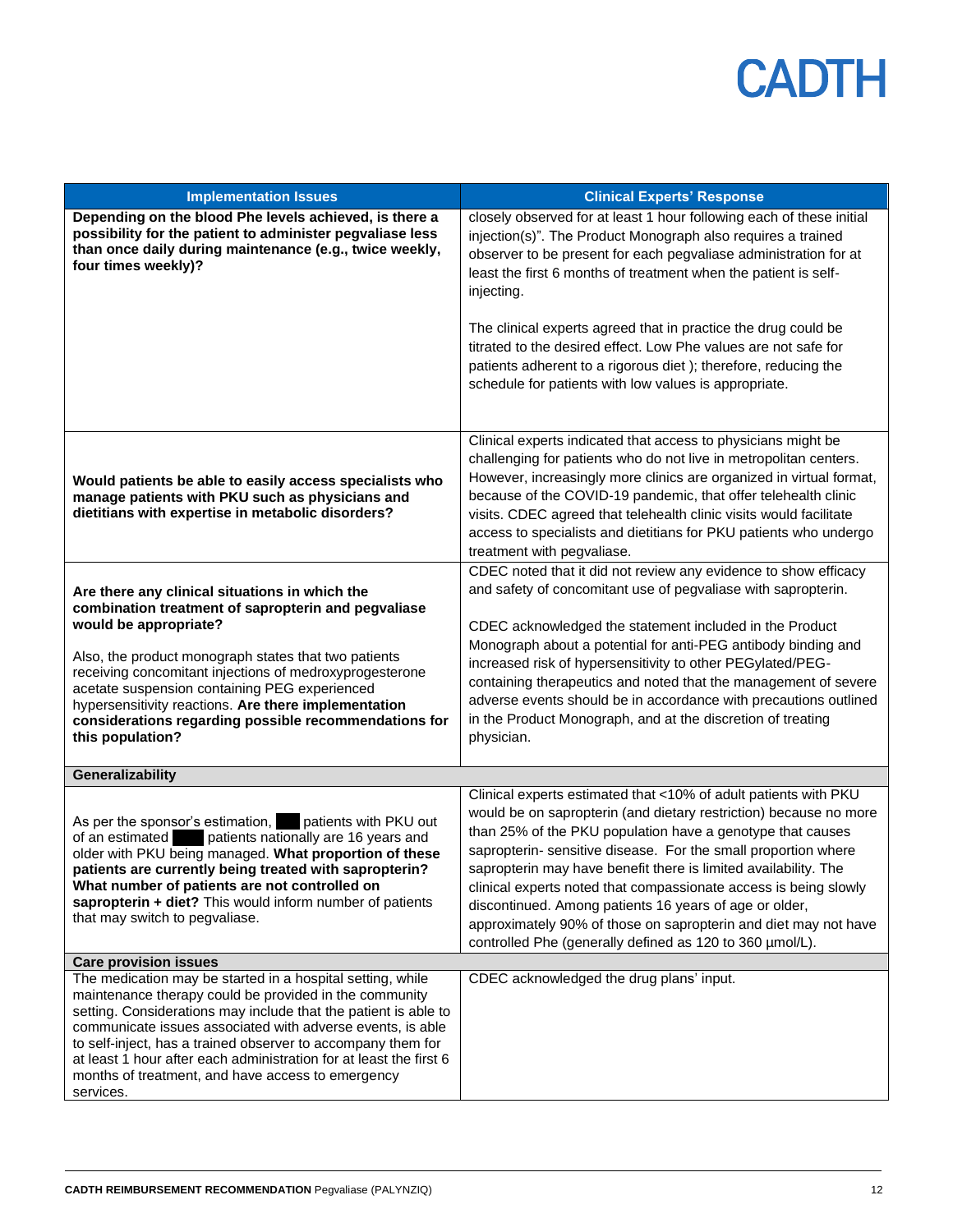| <b>Implementation Issues</b>                                                                                                                                                                                                                                                                                                                                          | <b>Clinical Experts' Response</b>                                                                                                                                                                                                                                                                                                                                                                                                                         |
|-----------------------------------------------------------------------------------------------------------------------------------------------------------------------------------------------------------------------------------------------------------------------------------------------------------------------------------------------------------------------|-----------------------------------------------------------------------------------------------------------------------------------------------------------------------------------------------------------------------------------------------------------------------------------------------------------------------------------------------------------------------------------------------------------------------------------------------------------|
| Pegvaliase is stored refrigerated (2 to 8 degrees Celsius) but<br>may be stored in its sealed tray at room temperature (20 to<br>25 degrees Celsius) for up to 30 days with protection from<br>sources of heat. After removal from refrigeration, the product<br>must not be returned to the refrigerator. How will it be<br>dispensed re: cooling storage container? | CDEC noted that the storage and handling of pegvaliase should<br>be in accordance with the manufacturer's specifications.                                                                                                                                                                                                                                                                                                                                 |
| Premedication is recommended prior to each dose<br>administered during induction and titration. Due to the<br>potential for an acute systemic hypersensitivity reaction,<br>monitoring and managing may be needed in the hospital<br>setting.                                                                                                                         | CDEC noted that pre-treatment requirements, dose<br>administration, and managing adverse events of pegvaliase<br>should be in accordance with precautions outlined in the Product<br>Monograph.                                                                                                                                                                                                                                                           |
| <b>System and economic issues</b>                                                                                                                                                                                                                                                                                                                                     |                                                                                                                                                                                                                                                                                                                                                                                                                                                           |
| Existing patients may be switched to pegvaliase as per the<br>reimbursement request; however, what about new patients<br>who are not currently managed with sapropterin + diet?<br>Does the anticipated budget impact only take into<br>consideration the shift from sapropterin + diet?                                                                              | CDEC recommends that pegvaliase be reimbursed for the<br>treatment of patients PKU aged 16 years and older who have<br>inadequate blood Phe levels greater than 600 µmol/L despite<br>dietary management (aligned with Health Canada indication). The<br>recommendation is not restricted to patients who have received or<br>being treated with sapropterin.<br>Clinical experts noted that all patients with PKU are prescribed<br>dietary restriction. |
| Costs include drug acquisition and administration costs, Phe-<br>restricted diet and formula costs, test and medical visit costs,<br>premedication costs, and adverse event costs. What about<br>loss of productivity costs dependent on patient's health<br>state and costs related to patient's comorbidities?                                                      | Clinical experts believed that these could be considered as<br>benefits rather than costs if treatment leads to improved health<br>state. Loss of productivity related to adverse reactions to<br>pegvaliase would, in most cases, be a minor consideration.                                                                                                                                                                                              |
| Sapropterin has successfully gone through price negotiations<br>(concluded with an LOI Feb 13, 2020:<br>https://www.pcpacanada.ca/negotiation/20957)                                                                                                                                                                                                                  | CDEC acknowledged the drug plans' input.                                                                                                                                                                                                                                                                                                                                                                                                                  |

ACMG = American College of Medical Genetics and Genomics: BH<sub>4</sub> = tetrahydrobiopterin; CDEC = Canadian Drug Expert Committee; EU = European Union; HRQoL = health-related quality of life; LOI = letter of intent; NB = New Brunswick; NIHB = non-insured health benefit; ON = Ontario; PAH = phenylalanine hydroxylase; PEG = polyethylene glycol; Phe = phenylalanine; PKU = phenylketonuria; SK = Saskatchewan; US = United States.

## **Clinical Evidence**

### Pivotal Studies and Protocol Selected Studies

### *Description of Studies*

PRISM-2 was a phase III, four-part, four-arm, double blind, placebo-controlled RDT with an extension period of open label (OL) treatment. The major feeder study for PRISM-2 was PRISM-1, a phase III, OL study to assess the safety and tolerability of two pegvaliase dose regimens (20 mg or 40 mg once daily; see Other Relevant Evidence); the main eligibility criteria for feeder studies were patients with PKU aged ≥16 years with blood Phe levels ≥600 µmol/L who were able to maintain a consistent diet. Dietary Phe control and adherence to MNT was not a requirement for participation in feeder studies or PRISM-2. Following enrolment and screening at 29 centers in the US, patients either entered Part 1 (OL Phe assessment) or directly into Part 4 (OL extension). In Part 1 (N=164), patients were randomized in a 1:1 ratio to receive OL pegvaliase (20 mg or 40 mg once daily, vial and syringe) for up to 13 weeks; blood Phe levels were measured every 2 weeks. Patients who achieved a mean blood Phe reduction of ≥ 20% from treatment-naïve baseline and were able to maintain their randomized pegvaliase dose were eligible for inclusion in the Part 2 (i.e., RDT) modified intention to treat (mITT) set, while those who did not achieve this degree of Phe reduction or were unable to maintain their randomized pegvaliase dose due to AEs transitioned directly to Part 4 (OL extension). In Part 2 (RDT; N=95), patients in each dose group (20 mg or 40 mg once daily, vial and syringe) were randomized 2:1 to either continue receiving their assigned dose of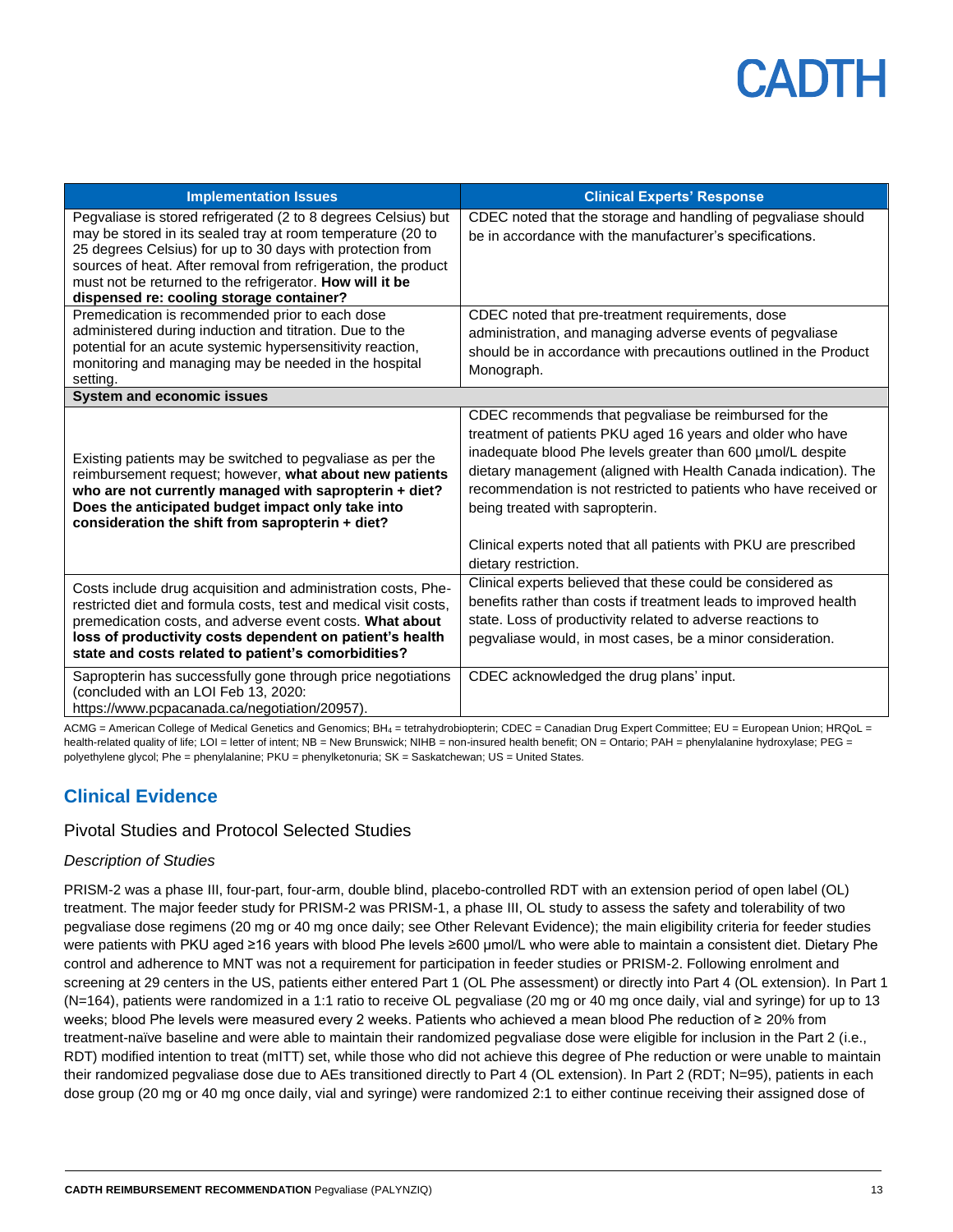pegvaliase or to receive a matching-administration placebo over 8 weeks of double blind treatment. In Part 3 (N=89), patients who completed Part 2 received OL pegvaliase (dose as assigned in Part 1) in two formats (vial and syringe or prefilled syringe) for 6 weeks and pharmacokinetics and pharmacodynamics (PK/PD) were compared. Part 4 (N=202) was an OL extension in which patients received OL pegvaliase (up to 60 mg once daily, prefilled syringe) for up to 274 weeks. Only data for the Part 2 RDT of the PRISM-2 study are described in the Systematic Review section of this report.

The primary objective of the PRISM-2 study was to evaluate the efficacy of pegvaliase in decreasing blood Phe levels by observing changes from the RDT baseline to RDT Week 8 in patients previously exposed to pegvaliase who were administered either pegvaliase (20 or 40 mg/day) or a matching-administration placebo in the RDT. Secondary objectives (all hierarchically tested) included comparing changes in Attention Deficit Hyperactivity Disorder Response Scale (Investigator-Rated) (ADHD RS-IV) Inattention subscale scores (among participants with drug-naïve baseline scores >9 as well as all participants), PKU-Specific Profile of Mood States (PKU POMS) (Self-Rated) Confusion subscale scores, PKU POMS (Self-Rated) total mood dysfunction (TMD) scores, and Profile of Mood States (POMS) (Self-Rated) TMD scores from Part 2 baseline to Part 2 Week 8 among patients previously exposed to pegvaliase who were randomized to receive either pegvaliase (20 or 40 mg/day) or a matching placebo in the RDT.

Almost all patients in PRISM-2 were White adults aged ≥18 years; the average age was approximately 30 years. According to the clinical experts consulted by CADTH for this review, baseline blood Phe, mood and inattention symptoms, and protein intake in the PRISM-2 study population were as expected for adult PKU patients with poor or no Phe control and limited adherence to MNT.

### *Efficacy Results*

A poolability assessment of the two placebo groups (20 mg/day and 40 mg/day) indicated that the magnitude of blood Phe increase from Part 2 baseline to Part 2 Week 8 differed between the two placebo groups; therefore, the primary and secondary efficacy analyses were conducted by comparing the pooled active group (patients who continued on their assigned dose of pegvaliase from Part 1 in the Part 2 RDT) versus the 20 mg/day placebo group and the 40 mg/day placebo group separately. At Part 2 Week 8 and in the mITT set, the least squares mean (LSM) change in blood Phe level from Part 2 baseline was 26.50 µmol/L (95% confidence interval [CI], -68.26 to 121.26 µmol/L) in the pooled active group, 949.75 µmol/L (95% CI, 760.38 to 1139.11 µmol/L) in the 20 mg/day placebo group, and 664.77 µmol/L (95% CI, 465.45 to 864.10 µmol/L) in the 40 mg/day placebo group. The difference in LSM change from baseline comparing the pooled active group to the 20 mg/day placebo group was -923.25 µmol/L (95% CI, -1135.04 to -711.46 µmol/L) (P<0.0001). The difference in LSM change from baseline comparing the pooled active group to the 40 mg/day placebo group was -638.27 µmol/L (95% CI, -858.97 to -417.57 µmol/L) (P<0.0001). A cumulative distribution function analysis showed that at Part 2 Week 8 in the pooled active group, of patients had blood Phe ≤120 µmol/L while approximately **had blood Phe between 600 µmol/L and 1200 µmol/L and approximately onlarge and blood Phe ≥1200 µmol/L. By** contrast, in the placebo groups, no patients had blood Phe ≤120 µmol/L, while approximately had blood Phe between 600 µmol/L and 1200 µmol/L and approximately the and blood Phe ≥1200 µmol/L.

No statistically significant differences were observed between treatment groups in ADHD RS-IV Inattention subscale scores among participants with drug-naïve baseline scores >9 and further statistical testing for other neurocognitive or neuropsychiatric symptoms (ADHD RS-IV Inattention subscale scores among all participants, PKU POMS [Self-Rated] Confusion subscale scores, PKU POMS [Self-Rated] TMD scores, and POMS [Self-Rated] TMD scores) was halted due to the hierarchical testing procedure. Changes in protein intake and HRQoL were not evaluated in PRISM-2 RDT.

### *Harms Results*

Adverse events (AEs) were reported for the pooled active group (patients who continued to receive either 20 mg/day or 40 mg/day pegvaliase during the RDT) and the pooled placebo group (patients who receive either 20 mg/day or 40 mg/day pegvaliase in Part 1 and then switched to placebo during the RDT), as well as in some cases for individual dose groups. In PRISM-2 RDT, 83.3% of patients receiving active pegvaliase and 93.1% of patients receiving placebo experienced adverse events (AEs). Common AEs in both the pooled active and pooled placebo arms were arthralgia (pooled active 13.6% and pooled placebo 10.3%), headache (pooled active 12.1% and pooled placebo 24.1%), fatigue (pooled active 10.6% and pooled placebo 10.3%), anxiety (pooled active 10.6% and pooled placebo 6.9%), and injection site bruising (pooled active 4.5% and pooled placebo 10.3%). Serious AEs (SAEs) occurred in 2 patients (3.0%) receiving active pegvaliase and one patient (3.4%) receiving placebo. AEs leading to dose reduction or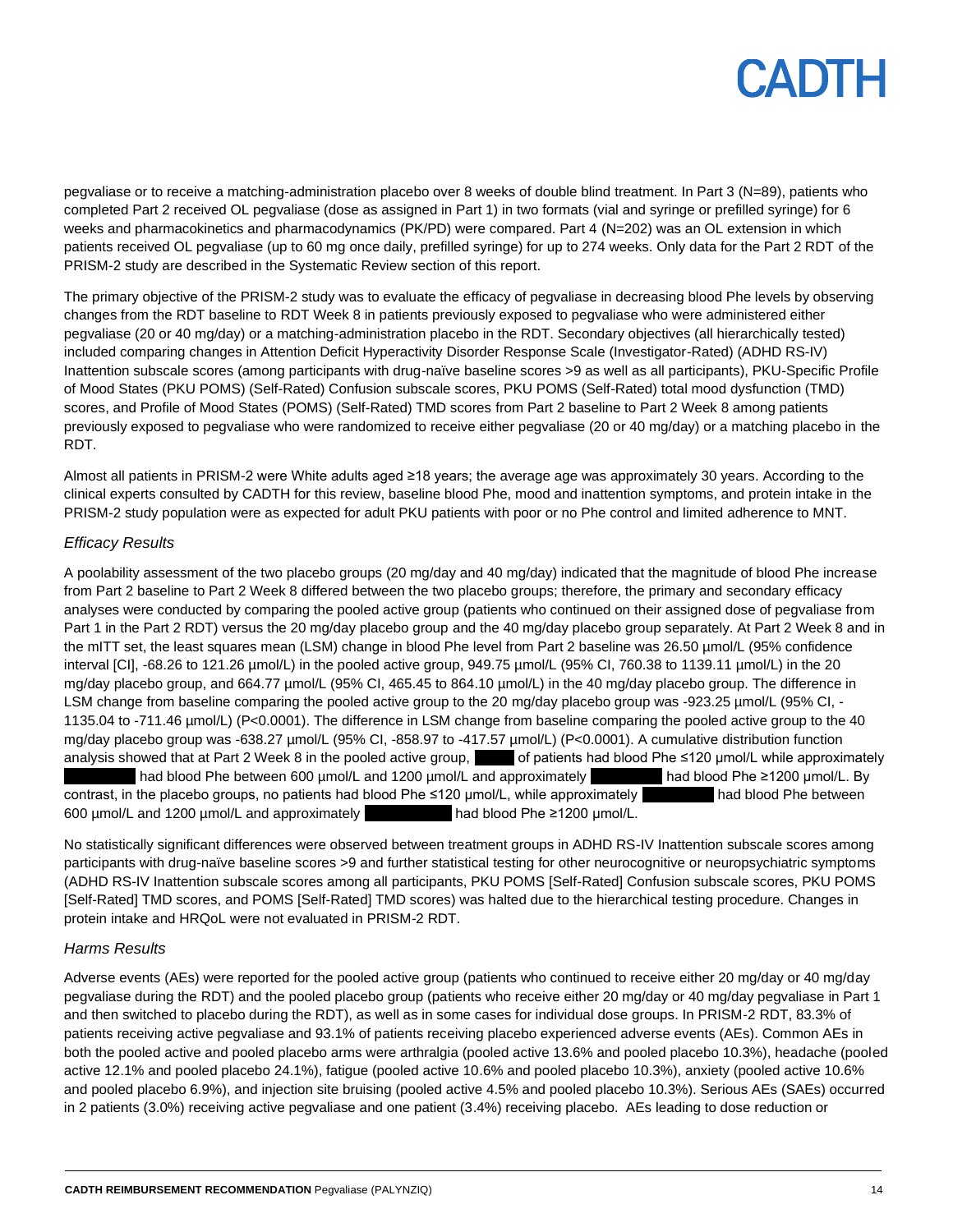interruption occurred in one patient (1.5%) receiving pegvaliase and one patient (3.4%) receiving placebo. No patients in PRISM-2 RDT had AEs leading to discontinuation of study drug. No deaths occurred during PRISM-2 RDT.

Several study protocol-defined adverse events of special interest (AESIs) occurred more frequently in patients receiving active pegvaliase than in those receiving placebo. These included hypersensitivity AEs (HAEs) (pooled active 39.4% and pooled placebo 13.8%), generalized skin reaction ≥14 days in duration (pooled active 10.6% and pooled placebo 0%), and injection site skin reaction ≥14 days in duration (pooled active 7.6% and pooled placebo 3.4%). Arthralgia and injection site reactions occurred at similar frequencies in patients receiving active pegvaliase (arthralgia: 13.6%; injection site reaction: 24.2%) and in those receiving placebo (arthralgia: 10.3%; injection site reaction: 24.1%). Among notable harms identified for this review, those occurring more frequently in patients receiving active pegvaliase than in those receiving placebo were rash (pooled active 7.6% and pooled placebo 3.4%), urticaria (pooled active and pooled placebo ), pruritis (pooled active 7.6% and pooled placebo 3.4%), injection site pruritis (pooled active 3.0% and pooled placebo 0.1%), diarrhea (pooled active 6.1% and pooled placebo 0.1%, injection site erythema (pooled active and pooled placebo b, and erythema (pooled active and pooled placebo ). No anaphylaxis events or systemic hypersensitivity reactions occurred during PRISM-2 RDT.

#### *Critical Appraisal*

A major limitation of PRISM-2 RDT was the small size of the study and associated uncertainty. In addition, internal validity concerns included bias inherent to the RDT design (recruitment of a population of patients who did not discontinue treatment in feeder studies or PRISM-2 Part 1 due to AEs or patient preference, who were able to achieve target dose in feeder studies, and who achieved a ≥20% decrease in blood Phe during PRISM-2 Part 1), baseline imbalances between treatment groups in gender, BMI, mean blood Phe level, protein intake, and inattention and mood symptoms, uncertainty regarding the measurement properties or minimal important differences (MIDs) of any of the efficacy outcomes used in the study (and associated uncertainty regarding the connection between changes in blood Phe at Part 2 Week 8 and other outcomes including inattention and mood symptoms, protein tolerance, diet liberalization, and HRQoL), and uncertainty in adherence to pegvaliase and consistency in dietary protein intake, both of which were self-reported.

There was some uncertainty in the target population of adult PKU patients most appropriate for pegvaliase and the degree of generalizability of the PRISM-2 RDT results to this population. The study recruited patients with uncontrolled Phe who were willing and able to self-administer pegvaliase. Changes in blood Phe observed in the study would not be generalizable to patients with good Phe control, although the clinical experts consulted by CADTH for this review felt that these patients would still be likely to benefit from treatment. The primary analysis of blood Phe may also not be generalizable to the general population of adult patients with PKU, which according to the clinical experts, includes many patients who will not comply with any therapy including pegvaliase. The specific relevance of pegvaliase-induced changes in blood Phe levels in the PRISM-2 RDT, measured at one or a few time points, to improvements in dietary protein tolerance, neurocognitive and neuropsychiatric symptoms, and HRQoL, was uncertain. According to the clinical experts consulted by CADTH for this review, blood Phe measurements are highly variable in PKU patients and the point estimate of Phe control associated with pegvaliase treatment at Part 2 Week 8 of PRISM-2 provided no randomized trial evidence on duration or consistency of Phe control in patients.

#### Indirect Comparisons

No indirect evidence was identified for this review.

### Other Relevant Evidence

#### *PRISM-1*

PRISM-1 was a phase III, OL, randomized, multicenter study to assess the safety and tolerability of pegvaliase among drug-naïve PKU patients (N=261). PRISM-1 was the major feeder study for PRISM-2. The study is briefly summarized here to provide context for the patient population enrolled in PRISM-2, since 203/215 (94.4%) of patients participating in PRISM-2 entered from PRISM-1, as well as to contribute additional safety data. The primary objective of PRISM-1 was to characterize the safety and tolerability of induction, titration, and maintenance dosing in pegvaliase-naïve PKU patients who self-administered pegvaliase up to 20 mg/day or 40 mg/day. PKU patients aged 16 years or older were eligible to participate if they have blood Phe ≥600 µmol/L and had not been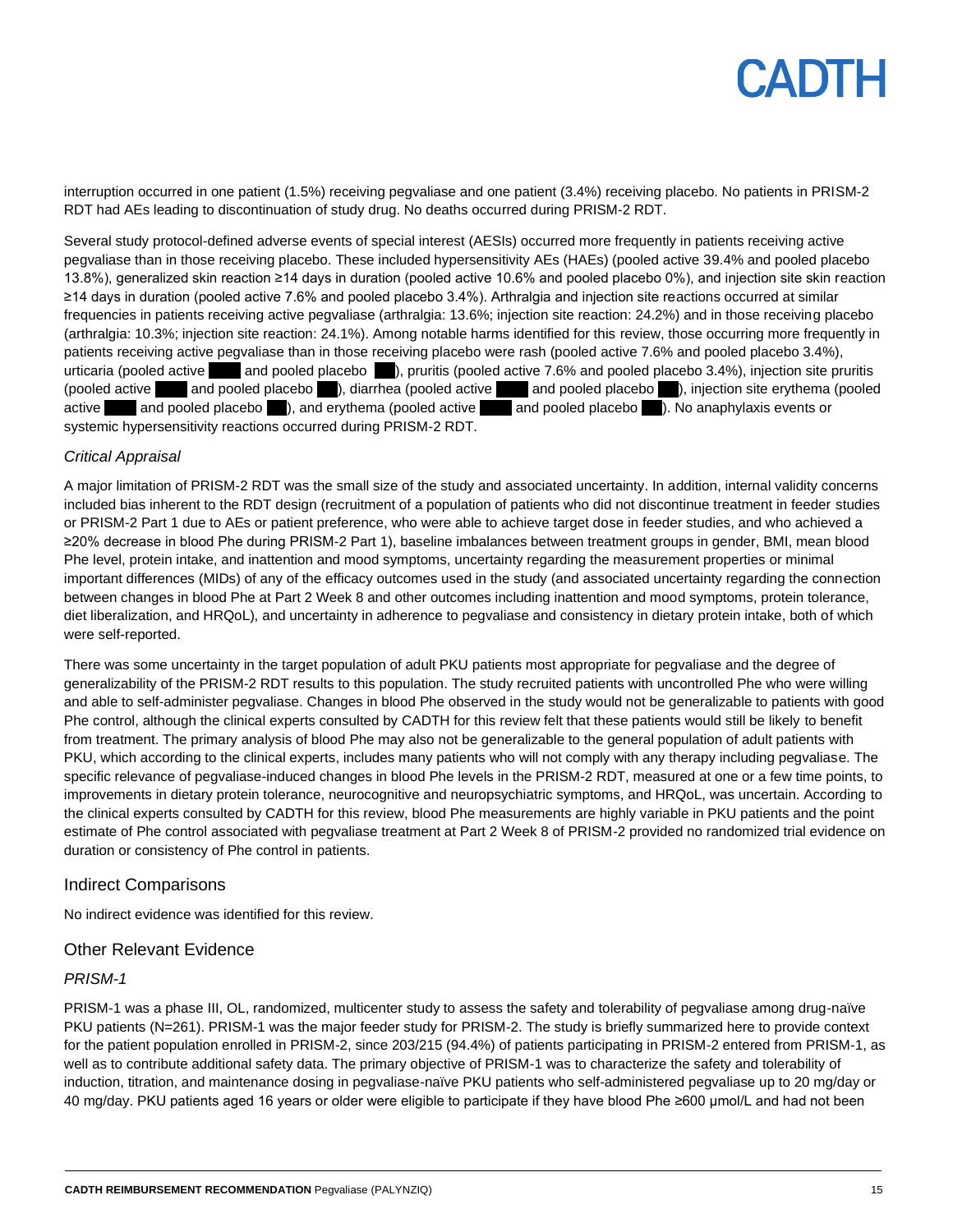previously exposed to pegvaliase. Patients were randomized 1:1 to receive up to 20 mg/day or 40 mg/day pegvaliase for up to 36 weeks. Both randomized dose groups experienced reductions from baseline blood Phe levels. The mean (standard deviation [SD]) blood Phe concentration at baseline was 1232.7 (386.36) µmol/L in the ITT set and the mean (SD) reduction from baseline was  $\mu$ mol/L at Week 28 (n=133) and  $\mu$ mol/L at Week 36 (n=80). Almost all patients (99.6%) experienced AEs, most commonly arthralgia (65.1%), injection site reactions (56.7%), injection site erythema (45.2%), headache (31.4%), rash (25.7%), injection site pruritis (24.9%), and injection site pain (21.5%). SAEs occurred in 10.0% of patients; the most common SAE was anaphylaxis (3.1%). Anaphylaxis per the National Institute of Allergy and Infectious Diseases (NIAID)/Food Allergy and Anaphylaxis Network (FAAN) criteria occurred in 6.9% of patients and anaphylaxis per NIAID/FAAN criteria meeting Brown's severe criteria occurred in 1.5% of patients. Most patients (88.1%) experienced HAEs including arthralgia (65.1%), generalized skin reaction ≥14 days (22.6%), injection site reactions (86.2%), injection site skin reactions ≥14 days (26.4%), serum sickness (3.1%), and angioedema (35.6%).

### *PRISM-2*

Evidence from the non-RDT portions of PRISM-2, including the Part 4 OL extension (N=215), is briefly summarized here to provide insight into the long-term safety of pegvaliase treatment (including doses up to 60 mg/day in the Part 4 OL extension). In PRISM-2, patients were treated with OL pegvaliase in Part 1 (20 mg/day or 40 mg/day, up to 13 weeks), Part 3 (20 mg/day or 40 mg/day, 6 weeks), and Part 4 (up to 60 mg/day, up to 274 weeks). In all parts of the study, self-reported adherence to pegvaliase was high with good exposure. In the overall PRISM-2 study, of patients receiving OL pegvaliase experienced AEs and 18.6 of patients experienced SAEs, the majority of which occurred during the OL extension. No deaths occurred in the overall PRISM-2 study. Approximately **half of patients experienced AEs leading to pegvaliase dose reduction or interruption but only 5.6% of** patients experienced AEs leading to pegvaliase discontinuation. Most patients experienced HAEs. Approximately of patients experienced injection site reactions, approximately two theorems experience arthralgia, and nearly each) experienced generalized skin reactions ≥14 days in duration and injection site skin reactions ≥14 days in duration. Anaphylaxis reactions occurred in of patients, acute systemic hypersensitivity reactions occurred in of patients, and angioedema occurred in 2.3 of patients.

#### *PRISM-3*

PRISM-3 was an exploratory phase III substudy to evaluate executive function in adults with PKU participating in PRISM-2 (N=9). Although the study addressed outcomes (executive function and self-perception) that were not evaluated in PRISM-2, interpretation was limited by small sample size.

#### *Comparative Evidence with Sapropterin and MNT*

Zori et al. conducted a retrospective observational cohort study of adolescent and adult PKU patients receiving pegvaliase with or without MNT, sapropterin plus MNT, or MNT alone. A cohort of patients who received pegvaliase plus MNT in the phase II 165-205 trial or phase III PRISM studies (PRISM-1 and PRISM-2) were compared using a propensity score matching (PSM) approach with a historical control of patients who received sapropterin plus MNT or MNT alone who participated in the PKU Demographics, Outcome, and Safety (PKUDOS) registry. The outcomes evaluated in the study included change in blood Phe and natural protein intake after 1 and 2 years of treatment. Greater decreases in blood Phe levels and increases in protein intake from natural food were observed for pegvaliase-treated patients compared with patients receiving sapropterin plus MNT or MNT alone. However, because of numerous limitations in study design involving comparison with a historic control cohort, potential bias due to the non-randomized study design and PSM approach, and statistical limitations (exploratory analysis only), no clear conclusions could be drawn concerning the comparative effectiveness of pegvaliase, sapropterin plus MNT, and MNT alone.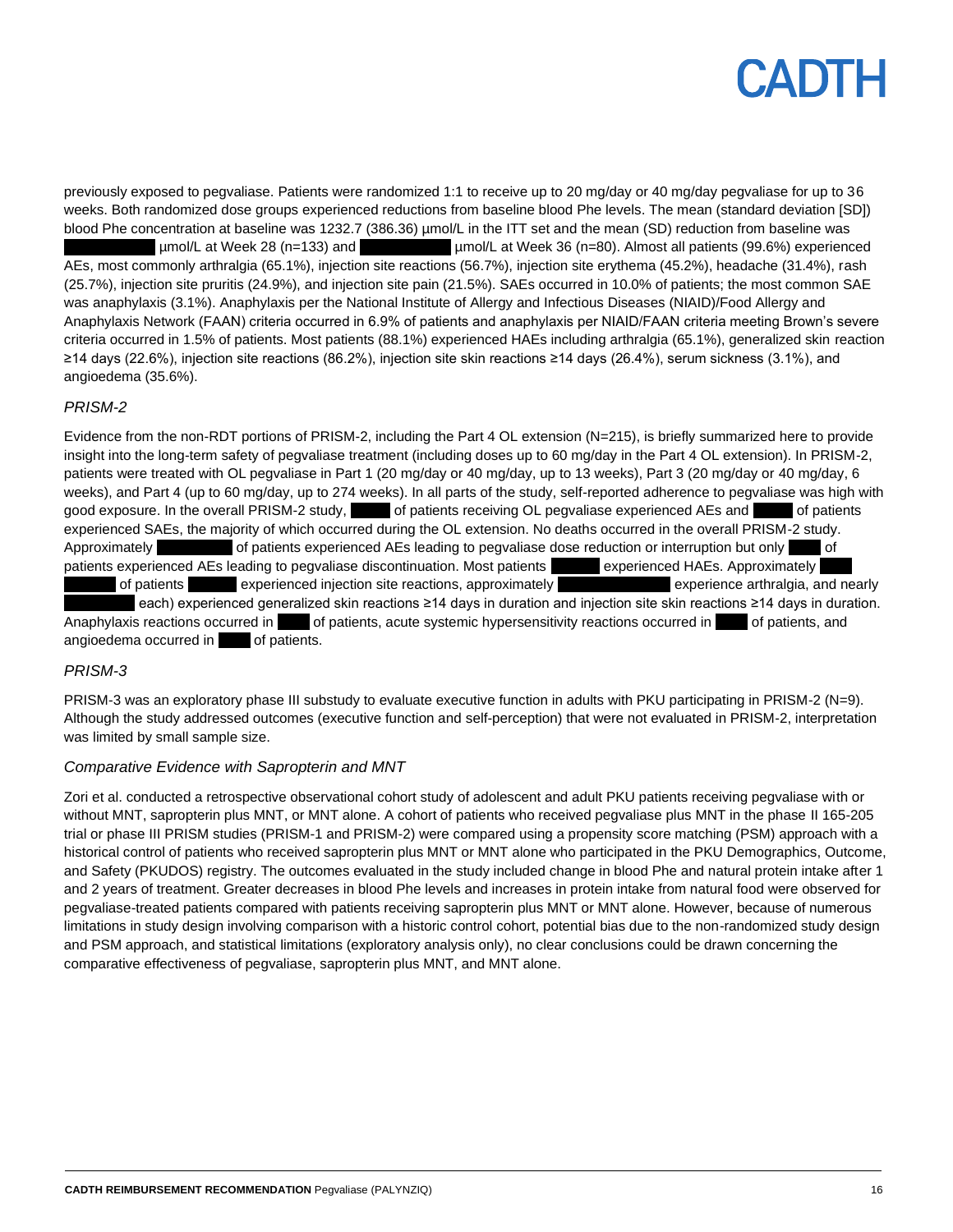

## **Economic Evidence**

## Cost and Cost-Effectiveness

| <b>Component</b>                   | <b>Description</b>                                                                                                                                                                                                                                                                                                                                                                                                                                                    |
|------------------------------------|-----------------------------------------------------------------------------------------------------------------------------------------------------------------------------------------------------------------------------------------------------------------------------------------------------------------------------------------------------------------------------------------------------------------------------------------------------------------------|
| Type of economic                   | Cost-utility analysis                                                                                                                                                                                                                                                                                                                                                                                                                                                 |
| evaluation                         | Markov model                                                                                                                                                                                                                                                                                                                                                                                                                                                          |
| <b>Target population</b>           | PKU patients aged 16 years and older with uncontrolled blood phenylalanine levels on existing<br>management.                                                                                                                                                                                                                                                                                                                                                          |
| <b>Treatment</b>                   | Pegvaliase, 5 mg to 60 mg daily plus MNT                                                                                                                                                                                                                                                                                                                                                                                                                              |
| <b>Submitted price</b>             | Pegvaliase:                                                                                                                                                                                                                                                                                                                                                                                                                                                           |
|                                    | 2.5 mg/0.5 mL prefilled syringe: \$405.00                                                                                                                                                                                                                                                                                                                                                                                                                             |
|                                    | 10 mg/0.5 mL prefilled syringe: \$405.00                                                                                                                                                                                                                                                                                                                                                                                                                              |
|                                    | 20 mg/0.5 mL prefilled syringe: \$405.00                                                                                                                                                                                                                                                                                                                                                                                                                              |
| <b>Treatment cost</b>              | Titration year: \$130,205 to \$260,615 per patient per year<br>Maintenance years: \$147,825 to \$443,475 per patient per year                                                                                                                                                                                                                                                                                                                                         |
| <b>Comparators</b>                 | MNT alone (Phe-restricted diet with or without medical food)<br>$\bullet$                                                                                                                                                                                                                                                                                                                                                                                             |
|                                    | Sapropterin dihydrochloride, 1500 mg daily plus MNT<br>$\bullet$                                                                                                                                                                                                                                                                                                                                                                                                      |
| <b>Perspective</b>                 | Canadian publicly funded health care payer                                                                                                                                                                                                                                                                                                                                                                                                                            |
| <b>Outcomes</b>                    | QALYs, LYs                                                                                                                                                                                                                                                                                                                                                                                                                                                            |
| <b>Time horizon</b>                | Lifetime (84 years)                                                                                                                                                                                                                                                                                                                                                                                                                                                   |
| Key data source                    | PRISM clinical trials, propensity score matching study                                                                                                                                                                                                                                                                                                                                                                                                                |
| <b>Key limitations</b>             | Comparative clinical efficacy was highly uncertain and lacked face validity due to limitations<br>$\bullet$<br>with the propensity score matched study informing transition probabilities.                                                                                                                                                                                                                                                                            |
|                                    | The model structure does not adequately capture the condition in that a single measure of<br>$\bullet$<br>blood Phe is not sufficiently predictive of overall quality of life, blood Phe control was not<br>related to adherence to therapy in the model, and discontinuation was not considered,<br>greatly inflating the costs of sapropterin and pegvaliase.                                                                                                       |
|                                    | Health state utilities did not meet face validity, as clinical experts indicated the utility of<br>$\bullet$<br>uncontrolled PKU (blood Phe ≥1200 µmol/L) was far lower than what has been reported for<br>conditions commonly perceived as more severe.                                                                                                                                                                                                              |
|                                    | The reimbursement request is not clinically appropriate, given the likelihood of response to<br>$\bullet$<br>sapropterin can be predicted based on PAH mutation genotype in some patients, and the<br>populations of patients who would benefit from pegvaliase is broader than that of<br>sapropterin.                                                                                                                                                               |
|                                    | Other assumptions and limitations impacting the results were also noted:<br>$\bullet$                                                                                                                                                                                                                                                                                                                                                                                 |
|                                    | Pegvaliase maintenance dosing was likely underestimated.<br>$\circ$                                                                                                                                                                                                                                                                                                                                                                                                   |
|                                    | Adherence to MNT was overestimated for sapropterin and pegvaliase.<br>$\circ$                                                                                                                                                                                                                                                                                                                                                                                         |
|                                    | Patient starting age was inappropriately modelled.<br>$\circ$                                                                                                                                                                                                                                                                                                                                                                                                         |
| <b>CADTH reanalysis</b><br>results | Due to the highly uncertain nature of the data derived from the sponsor's propensity score<br>$\bullet$<br>matched study and due to the inappropriateness of the model structure, CADTH was unable<br>to derive a base case analysis. Instead, an exploratory reanalysis was conducted that<br>utilized more appropriate assumptions, though CADTH notes the magnitude of clinical<br>benefit estimated for pegvaliase in this reanalysis may still be overestimated. |
|                                    | In CADTH's exploratory reanalysis, the following revisions were made: altered the health<br>$\bullet$<br>state utilities to more plausible differences in HRQoL, increased the average daily syringe<br>use of pegvaliase in maintenance years, decreased MNT usage in the sapropterin and<br>pegvaliase groups, and increased patient starting age.                                                                                                                  |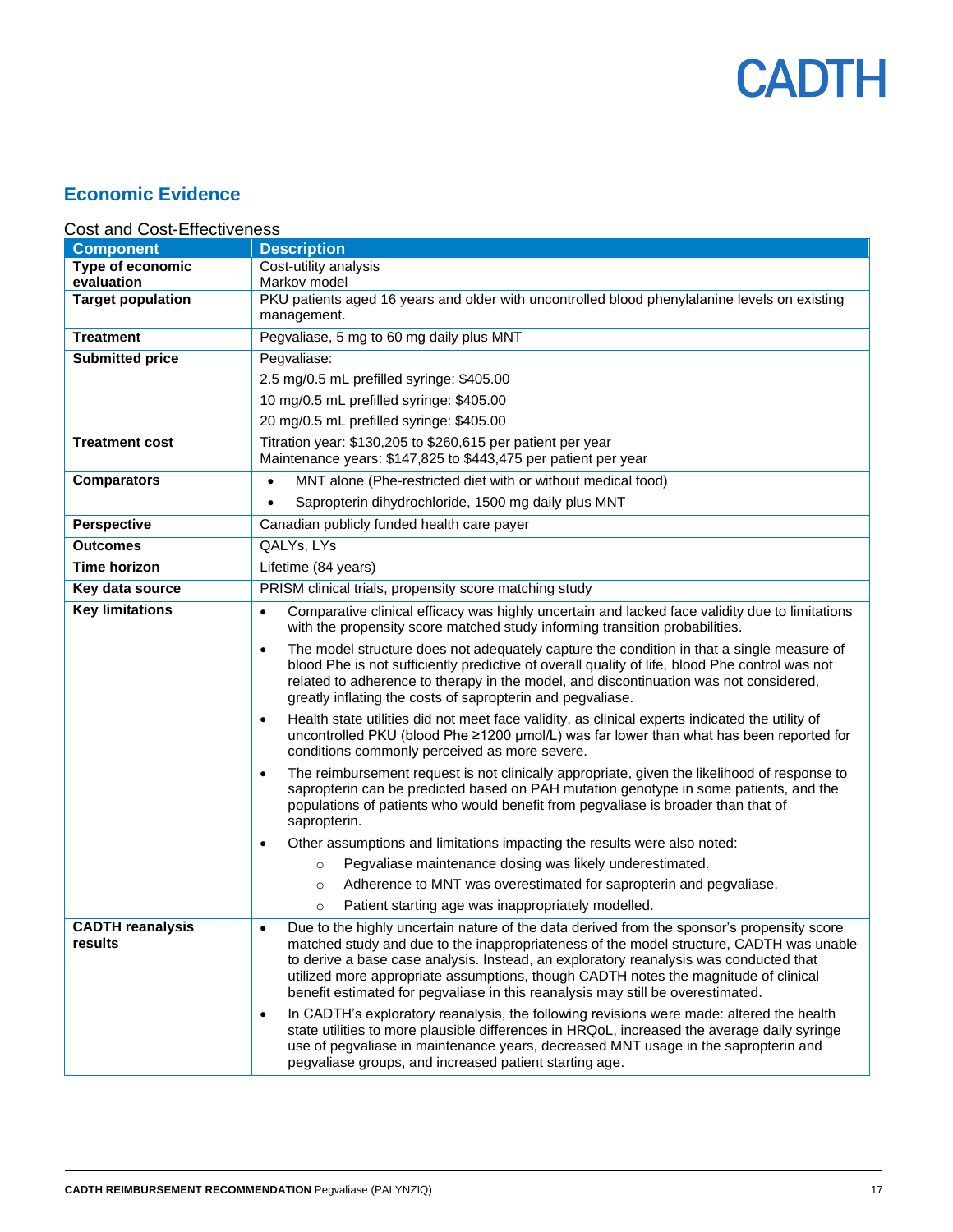| <b>Component</b> | <b>Description</b>                                                                                                                                                                                                                                                                                                               |
|------------------|----------------------------------------------------------------------------------------------------------------------------------------------------------------------------------------------------------------------------------------------------------------------------------------------------------------------------------|
|                  | CADTH's exploratory analyses estimated that the ICER associated with pegvaliase plus<br>MNT was \$1,923,797 per QALY (\$7,665,703 incremental costs; 3.98 incremental QALYs)<br>compared to MNT alone.                                                                                                                           |
|                  | CADTH was unable to address the lack of robust comparative clinical data, the flawed<br>٠<br>model structure, the absence of discontinuation, or the potential inappropriateness of the<br>reimbursement request. Therefore, estimates of cost-effectiveness for peqvaliase relative to<br>its comparators are highly uncertain. |

ICER = incremental cost-effectiveness ratio; LYs= life years; MNT = medical nutritional therapy; PKU = phenylketonuria; QALY = quality adjusted life years; µmol/L = micromoles per litre

## Budget Impact

CADTH identified the following key limitations with the sponsor's analysis:

- The population is uncertain and does not represent the Health Canada indication.
- Pegvaliase dosing was inappropriately modelled to only incorporate maintenance dosing and excluded adherence.
- Sapropterin dosing did not include adherence.
- The inclusion of MNT costs are likely not appropriate for a drug plan payer perspective.
- Market share uptake for pegvaliase is uncertain.

CADTH reanalysis included incorporating a titration year and adherence for pegvaliase patients, incorporating adherence for sapropterin patients, and removing the cost of MNT from the base case. In the CADTH reanalysis, for patients with PKU 16 years of age or older and who have blood Phe levels above 600 µmol/L despite previous treatment with sapropterin, the estimated budget impact for pegvaliase was \$3,646,043 in Year 1, \$6,501,441 in Year 2, and \$8,587,322 in Year 3, for a three-year total incremental cost of \$18,734,806.